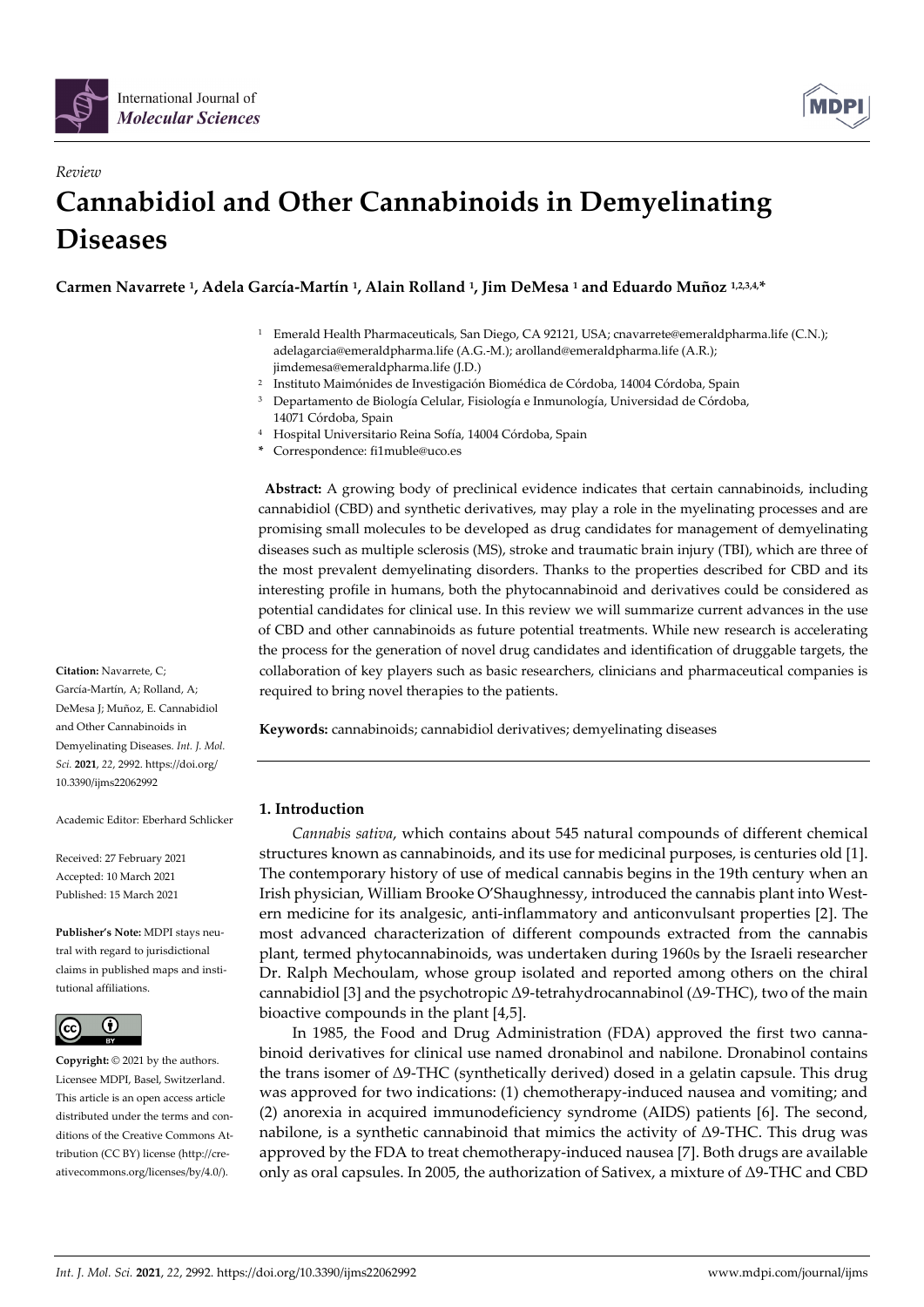indicated to treat pain and spasticity in MS, supposed a milestone in cannabinoids research [7,8]. Furthermore, cannabidiol oral solution named Epidiolex, which presents beneficial effects for treatment of severe childhood epilepsy, has been recently approved by the FDA as a non-controlled substance.

Considerable interest in CBD is emerging due to its beneficial antiepileptic [8], neuroprotective in hypoxia-ischemia [9], anxiolytic, antipsychotic [10], anti-inflammatory [11] and anticancer properties [12], among others (Table 1). In the past, CBD has received less attention as a potential drug candidate than Δ9-THC although it has been commonly used in cannabis-based formulations.

| Compounds           | <b>Therapeutic Potential</b> | References                         |
|---------------------|------------------------------|------------------------------------|
| <b>CBD</b>          | Inflammation                 | Mecha et al., 2012 [13]            |
|                     | Epilepsy                     | Burstein et al., 2015 [11]         |
|                     | Cancer                       | Mori et al., 2017 [9]              |
|                     | Anxiety                      | Kis et al., 2019 [12]              |
|                     | Neuroprotection              | García-Gutiérrez et al., 2020 [10] |
|                     | Myelination                  | Li et al., 2020 [8]                |
|                     | Inflammation                 |                                    |
| <b>CBDA</b>         | Cancer                       | Pellati et al., 2018 [14]          |
|                     | Antimicrobial                |                                    |
| CBDVA-C3            | Convulsion                   | Anderson et al., 2019 [15]         |
|                     | Convulsion                   | Zamberletti et al., 2019 [16]      |
| <b>CBDV</b>         | Epilepsy                     | Morano et al., 2020 [17]           |
|                     | Autism spectrum disorder     |                                    |
|                     |                              | Ben-Shabat et al., 2006 [18]       |
| $H2-CBD$            | Inflammation                 |                                    |
|                     | Inflammation                 | Ben-Shabat et al., 2006 [18]       |
| H <sub>4</sub> -CBD |                              |                                    |
| HU-446              | Inflammation                 | Kozela et al., 2016 [19]           |
|                     |                              |                                    |
| HU-465              | Inflammation                 | Kozela et al., 2016 [19]           |
|                     |                              |                                    |
|                     | Inflammation                 | Burstein et al., 2015 [11]         |
| DMH-CBD             | Cancer                       | Juknat et al., 2016 [20]           |
|                     | Pain                         |                                    |
|                     | Neuroprotection              |                                    |
|                     | Inflammation                 | Sumariwalla et al., 2004 [21]      |
| HU-330              | Immunosuppresion             |                                    |
| HU-410              | Inflammation                 | Mechoulam et al., 2008 [22]        |
|                     |                              |                                    |
| HU-427              | Inflammation                 | Mechoulam et al., 2008 [22]        |
|                     |                              |                                    |
| HU-432              | Inflammation                 | Mechoulam et al., 2008 [22]        |
|                     |                              |                                    |
| HU-331              | Cancer                       | Kogan et al., 2003 [23]            |
| VCE-004.8/EHP-101   | Inflammation                 | Del Rio et al., 2016 [24]          |
|                     | Fibrosis                     | Navarrete et al., 2018 [25]        |
|                     |                              |                                    |
|                     | Neuroprotection              | García-Martin et al., 2018 [26]    |

**Table 1.** Therapeutic potential of CBD, analogs, and derivatives.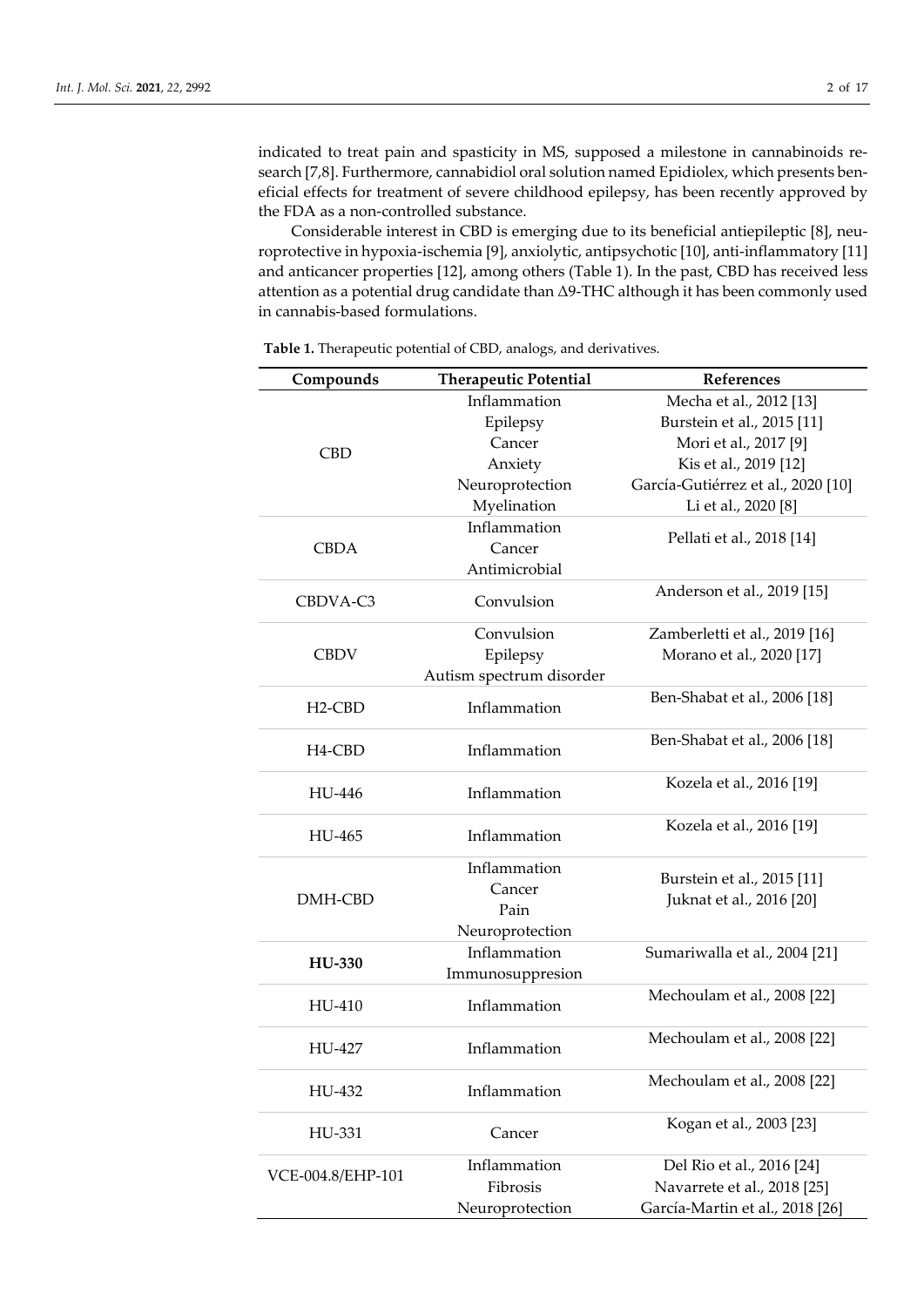| Remyelination | García-Martin et al., 2019 [27] |
|---------------|---------------------------------|
|               | Navarrete et al., 2020 [28]     |

Now, due to its beneficial properties, the business surrounding the use of CBD in different products is increasing. In addition, CBD scaffolds have attracted increasing consideration for medicinal chemists. Therefore, CBD constitutes one of the most studied cannabinoids in neurodegenerative and demyelinating diseases where CBD has shown benefits in preclinical studies, warranting further investigation.

#### **2. Cannabidiol: General Pharmacology and Therapeutic Profile**

The understanding of cannabinoid pharmacology is continuously increasing, and the therapeutic effects of agonists and antagonists of the cannabinoid receptors type 1 and 2 (CB1R and CB2R) have been proposed for the treatment of several human disorders. This has been the result of several preclinical and clinical observations in which interactions with the cannabinoid receptors seem to alter molecular pathways that are responsible for the development of the diseases [29]. CBD is a potential candidate for clinical use thanks to its notable lack of psychotropic action and to its remarkable tolerability profile in humans [30].

CBD was identified by Adams et al. at the University of Illinois in 1940 but its structure was not completely clarified until the 1960s by Mechoulam et al. [3]. Up until now, the mechanisms of action of CBD are not totally known. It has been determined that CBD modulates central nervous system (CNS) receptors such as CB1R (negative allosteric modulator), CB2R, peroxisome proliferator-activated receptor-gamma (PPARγ), serotonin 1A receptor (5-HT1A), transient receptor potential cation channel subfamily V member 1 (TRPV1) and G protein-coupled receptor 55 (GPR55). CBD may antagonize CB1R receptor function by negative allosteric modulation of the orthosteric receptor site [31]. Regarding CB2R receptor, although CBD is a weak agonist of this receptor [32] it has been described that its activation could provide an anti-inflammatory and anti-oxidative effects [33]. Furthermore, CBD may act as an inverse agonist that could explain in part its anti-inflammatory properties inhibiting immune cell migration [34,35]. In vitro assays have shown that CBD is a weak agonist of  $PPAR\gamma$  but in vivo assays demonstrated that some CBD biological activities can be blocked by pharmacological inhibition of  $PPAR<sub>Y</sub>$ , suggesting that some metabolites of CBD may account for its activity of this nuclear receptor [36]. Furthermore, it has been described that CBD causes analgesia in a TRPV1-dependent manner and ameliorates anxiety through 5-HT1A receptor [37]. Besides, 5-HT1A receptor activation is also involved in CBD neuroprotection in in vitro adult and rat newborn models of the acute hypoxic-ischemic brain [38]. Likewise, CBD has been described as functional antagonist of the GPR55 receptor that can be relevant to explain the anticonvulsant activity of CBD [39].

Clearly, the impact of CBD on the provides many health benefits. Unfortunately, most of this evidence to date comes from animal studies and anecdotal human experience, since very few well-controlled human studies have been conducted with CBD, although this tendency is changing.

## *The Endocannabinoid System*

Due to the interest in recreational and medical uses of marijuana, efforts were made early in the sixties to identify the major cannabinoids in the cannabis plant [40,41]. These attempts resulted in the discovery of Δ9-THC, CBD, and cannabinol (a processing product of Δ9-THC) [3,42,43]. Then, using a synthetic radiolabeled Δ9-THC analogue, high-affinity binding sites for Δ9-THC in the brain were discovered as the CB1R [44], a G protein-coupled receptor (GPCR). Afterwards, a second G protein-coupled receptor (GPCR) called CB2R was identified outside the CNS, mainly in the immune system [45]. As a result, the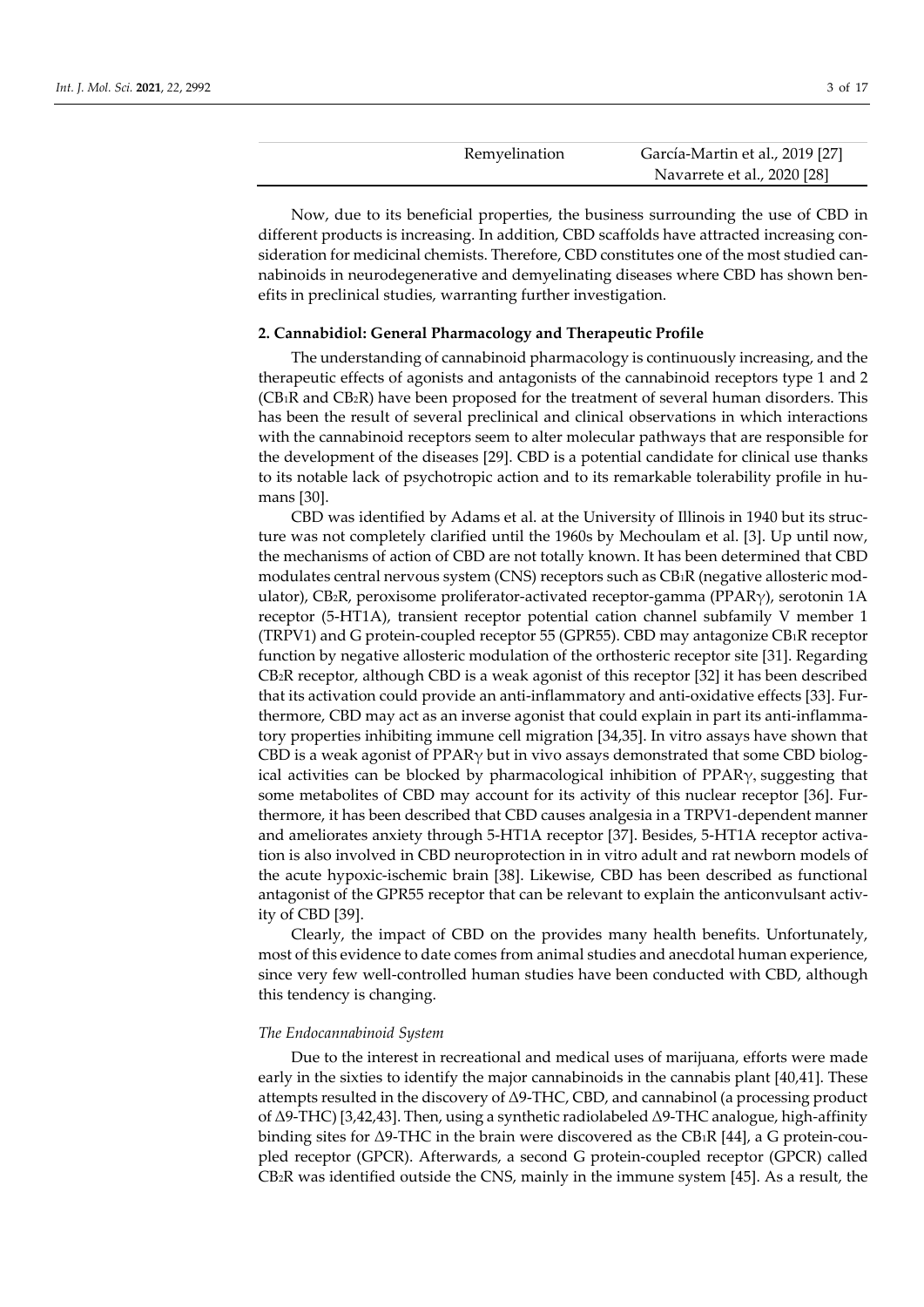cloning and identification of the two main cannabinoid receptors led to isolation of endogenous  $CB_1R$  and  $CB_2R$  ligands and the discovery of the endocannabinoid system (ECS). The lipids anandamide (N-arachidonoylethanolamide or AEA) and 2-arachidonoylglycerol (2-AG), identified in the brain and intestinal tissues, were shown to activate both receptors with high affinity and as consequence these lipids were named endocannabinoids. The levels of these endocannabinoids is regulated by enzymes, including fatty acid amide hydrolase (FAAH) [46] and monoacylglycerol lipase (MAGL) [47], that metabolize AEA and 2-AG, respectively. To partly explain their multipronged bioactivities, exogenous and endogenous cannabinoids also interact with non-cannabinoid receptors as described above for CBD [48].

Modifications in the ECS are frequently observed in neurological diseases [49] and genetic and pharmacological changes of this system in animal models suggest a major role for this system in neurodegenerative disorders and demyelinating diseases [50,51]. The ECS is a complex system due to the promiscuity of mediators and its interactions with other metabolic pathways. The regulation of the ECS components alters the endocannabinoid-related system, known as the endocannabidiome (eCBome). This complicated system presents a challenge for the discovery of novel bioactive molecules inspired in endocannabinoid and also suggests new chances for the utilization of non-psychotropic cannabinoids such as CBD and derivatives of CBD, which frequently modulate several eC-Bome proteins. In addition, lifestyle, including the lipid dietary component, habits, and environment are suggested to have an impact on the eCBome, which seems to be relevant in many physiological and pathological conditions [29,52].

#### **3. Demyelinating Diseases**

Myelin is believed to be generated in early gnathostomes by a glial precursor, which later produce the different Schwann cell (SC) and oligodendrocyte lineages [53,54]. In fact, the global organization of myelinated axons is similar in the central nervous system (CNS) and peripheral nervous system (PNS), regarding their functions in saltatory transmission. However, Schwann cells and oligodendrocytes present considerable variations in the development and formation of myelin. In line with this, demyelinating diseases are limited to those involving PNS myelinated fibers or CNS fibers (Figure 1).



**Figure 1.** Demyelinating diseases.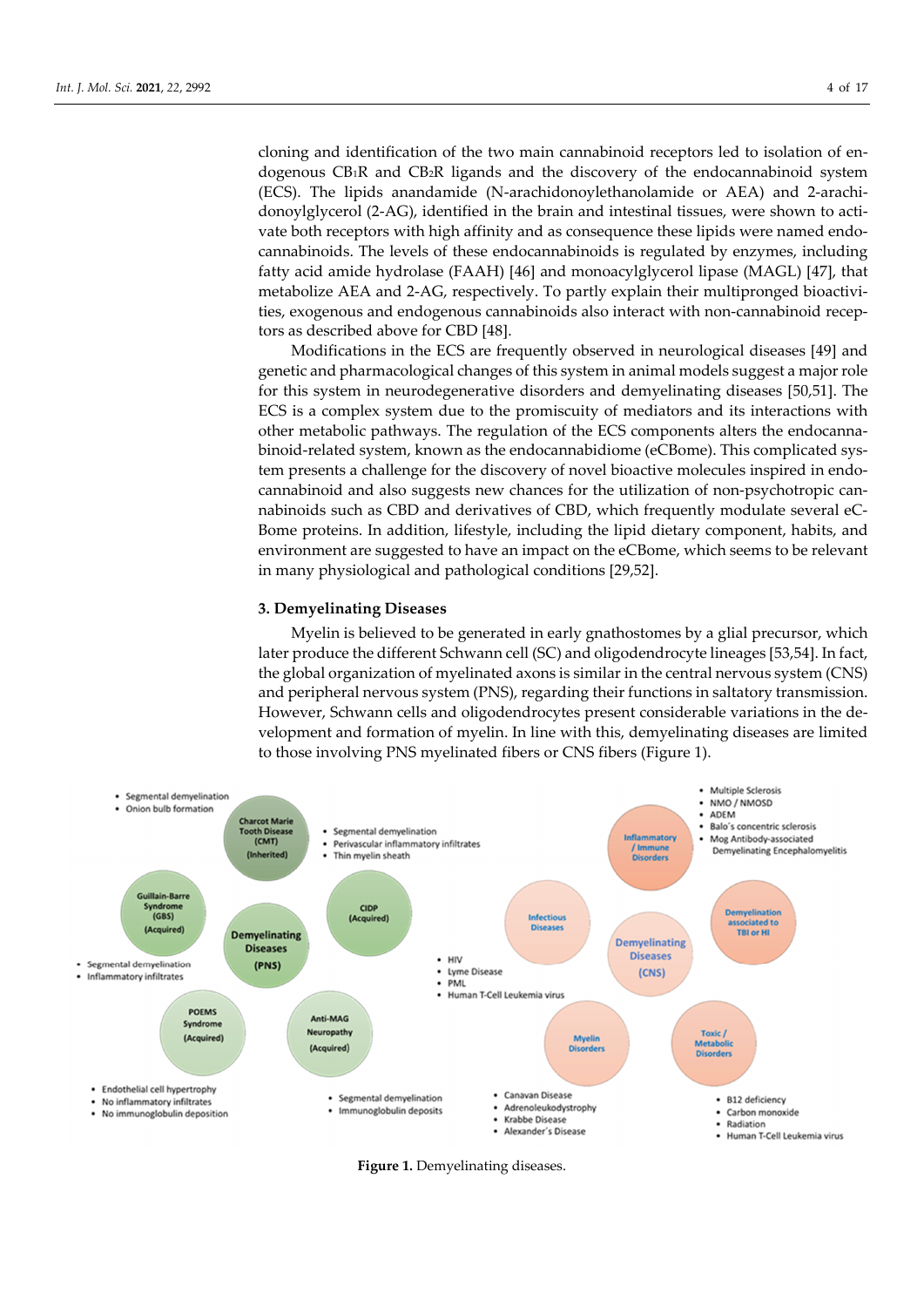The myelin disorders can be categorized into several categories according to their etiologies: demyelination associated to inflammation, demyelination associated to virus, loss of myelin produced by metabolic imbalances, loss of myelin due to hypoxic-ischemic conditions and demyelination caused by brain injury. Most of the different categories overlap in pathogenesis but this organization may be helpful to establish a diagnosis. The prognosis of these diseases is generally difficult, and no curative treatment is currently available.

Several diseases involving significant injury to axons and glial cells, especially SC in the PNS, are classified as peripheral demyelinating diseases (PDD) [55]. Schwann cells, which are derived from the neural crest, represent the main glial cells in peripheral nerves. The development of SC happens through different embryonic and postnatal periods, which are strictly controlled by several cellular signaling pathways. Initially, the undifferentiated SC matures into either myelinating or non-myelinating SC and covers around axons, thus constituting the process named myelination [56]. The myelin sheath is composed of various coats of lipids and lipoprotein plasma membranes of SC which are arranged around the axon of neurons [57]. In PNS, the demyelination process involves the damage of the myelin sheath due to the injury on SC [58]. Currently, there are no consistent biomarkers for PNS-associated disorders and the diagnosis is based on several studies such as electrophysiological and cerebrospinal fluid (CSF) analysis. PDD can be classified in two main groups: Acquired Demyelinating Diseases and Inherited Demyelinating Diseases (Figure 1).

The first group comprises four main type of disorders such as Guillain-Barre Syndrome (GBS), chronic inflammatory demyelinating polyradiculoneuropathy (CIDP), antimyelin associated glycoprotein (MAG) neuropathy and polyneuropathy, organomegaly, endocrinopathy, m protein and skin changes (POEMS) syndrome. GBS is a severe idiopathic autoimmune demyelinating disease associated to acute ascending neuromuscular palsy [59]. A high percentage of GBS cases have been related to autoantibodies related with several bacterial and viral infections [60–62]. Emerging information suggests that acute respiratory syndrome coronavirus-2 (SARS-CoV-2 or COVID-19) can cause GBS and several neurological autoimmunity-related diseases requiring attention for quick diagnostic and treatment [63]. MAG neuropathy is caused by circulating monoclonal antibodies towards the human natural killer-1 epitope. This epitope is expressed on adhesion molecules present in peripheral nerves such as the glycoprotein MAG. A low expression of MAG affects the myelin sheath structure and axonal function. This progressive disease causes mild to moderate distal muscle fragility, with gradual sensory ataxia and recurrent tremors [64]. CIDP is associated with a gradual loss of sensorimotor functions [65]. There are several effective treatments based on immunoglobulin, corticosteroids, and plasma exchange treatments, but long-lasting treatments are needed. Regarding POEMS syndrome, this is an unusual paraneoplastic syndrome with demyelinating neuropathy produced by a disorder related to plasma cell proliferation. The association of vascular endothelial growth factor (VEGF) with POEMS syndrome is very effective in clinical diagnosis as accurate biomarker and monitoring responses to treatment. POEMS patients present high serum level of VEGF, although low levels are described upon effective treatment [66].

The second group of hereditary demyelinating diseases include Charcot Marie tooth disease (CMT). Although CMT is an uncommon inherited neurological disease, it is the major disorder that affects the peripheral nerves. CMT patients, despite their genetic heterogeneity, typically present an indolent, length-dependent, sensorimotor polyneuropathy [67].

Currently, synthetic drugs and natural products are used for the management of PDD. Nevertheless, these diseases remain misdiagnosed due to the absence of solid biomarkers and disease safe-diagnostic criteria. Therefore, the search for new therapies and accurate biomarkers are essential to address this type of neuropathic disease [68].

Demyelinating disorders of the CNS have different etiologies and are divided into primary, such as MS and other idiopathic inflammatory-demyelinating diseases (IIDDs),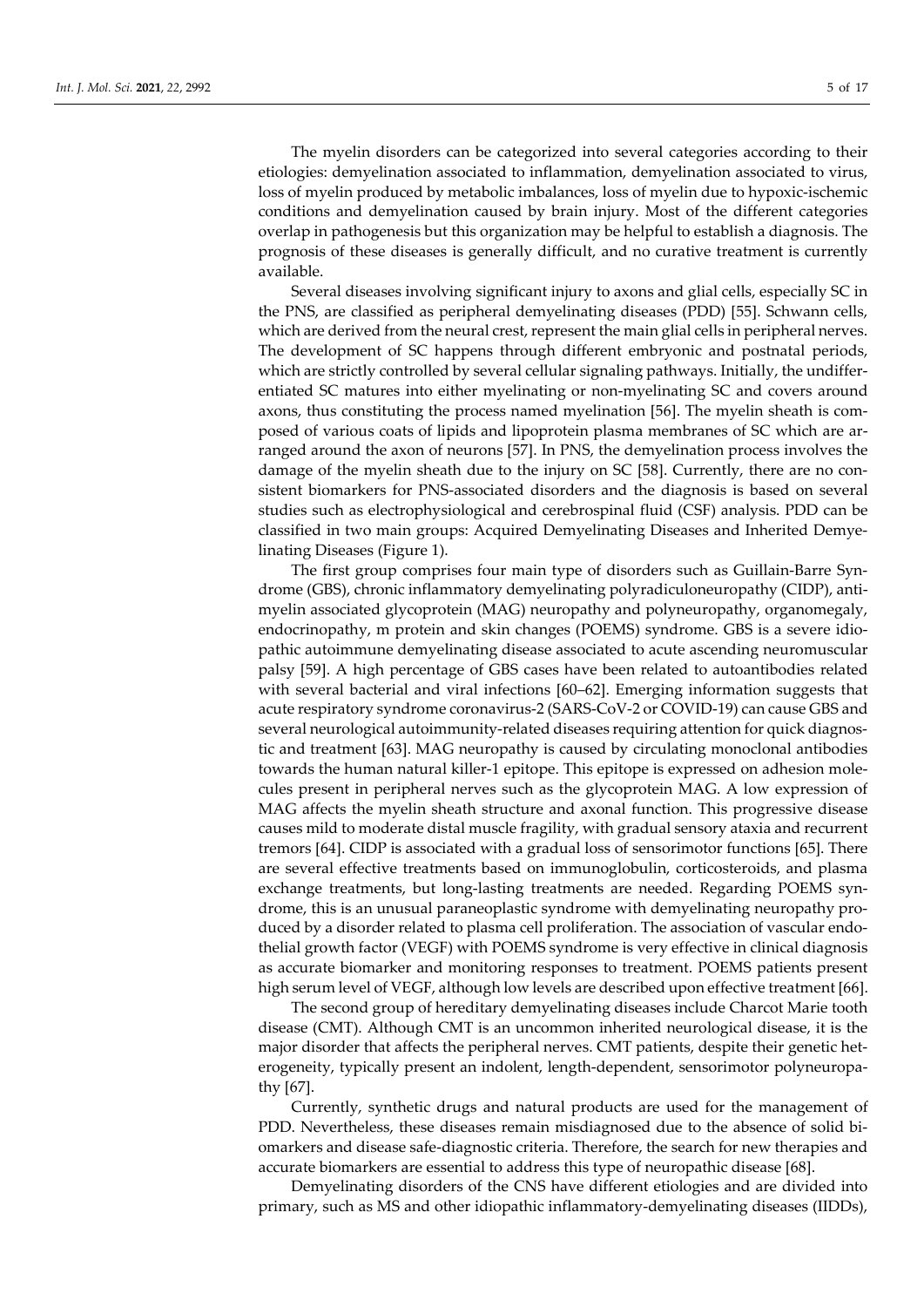and secondary, such as infective, ischemic, metabolic, or toxic diseases (Figure 1). These CNS demyelinating diseases comprise MS and its acute variant Marburg disease, also neuromyelitis optica (NMO), Balo's concentric sclerosis, acute disseminated encephalomyelitis (ADEM), and ADEM's hyperacute variant, acute hemorrhagic leukoencephalitis (AHL) (Figure 1). The term IIDD includes several CNS disorders that are classified according to their severity, clinical progression, and lesioned zone, as well as their pathological outcomes. The spectrum of diseases involves monophasic, multiphasic, and progressive disorders. Aggressive types of IIDD include a plethora of disorders that share the symptomatology, an acute clinical course, and atypical outcomes on magnetic resonance imaging (MRI). Marburg disease is the classic fulminant IIDD, but it is extremely rare. Baló's concentric sclerosis, which is considered a variant of MS and ADEM, can also appear with acute attacks [69].

MS is characterized by inflammation-related injury, principally to myelin structure and composition from nerves in the brain (including optic nerves) and spinal cord, causing axonal damage and neurodegeneration. The most frequent forms of MS are the relapsing-remitting (RR) and secondary progressive (SP) forms, although it can also present a progression from onset (primary progressive (PP). The presentation of demyelinating lesions distributed in time and space are critical in the clinical diagnosis of MS. In addition to the neurological symptoms, lesions consistent with MS determined by MRI, along with presentation of oligoclonal bands in CSF and findings of abnormal visual evoked potentials, are proposed to provide an accurate diagnosis [70]. Neuromyelitis optica spectrum disorder (NMOSD) and myelin oligodendrocyte glycoprotein (MOG) antibody (Ab)-associated disease are also inflammatory CNS demyelinating disorders although clinically and pathologically they differ from MS and are far less common. NMO has been identified as a disease distinct from MS due to the identification of an NMO-specific autoantibody directed against aquaporin-4 (AQP4-Ab), the major water channel in the CNS [71].

Among the infectious inflammatory demyelinating disorders, progressive multifocal leukoencephalopathy (PML) is an aggressive CNS infection caused by JC virus (JCV). The disease is triggered by a JCV that selectively damages the oligodendrocytes, causing demyelination. Therapy with monoclonal antibody treatment or other immunomodulatory drugs, generally applied to MS patients, has also been used for PML treatment [72].

Traumatic brain injury (TBI) and stroke are major pathologies which result in demyelination. The neurovascular unit (NVU) is constituted by neurons, endothelial cells, smooth muscle cells, pericytes, astrocytes, and microglia [73]. This NVU is affected by secondary injuries after TBI and suffer alterations such as a reduction of blood–brain perfusion with adverse effects on the correct function of the neurons [74]. During the past decades, cerebrovascular dysfunction has been associated with a poor prognostic outcome. In addition, alterations in the structure of the blood-brain barrier (BBB) trigger edema generation with interference in the brain homeostasis. This alteration exacerbates the secondary injury processes including excitotoxicity and inflammation. For these reasons, TBI has been considered a chronic brain disease with molecular alterations in the BBB after the initial injury [75]. This long-term alteration of the blood-brain barrier could be responsible of premature aging of the brain after TBI [75,76]. Research on animal models have shown that cannabinoids targeting CB2R after TBI improve neurobehavioral manifestations and memory tests and the neurological insufficiency, and diminish motor deficit through downregulation of proinflammatory markers. Furthermore, the modulation of cannabinoid system reduces oedema generation and BBB permeability, avoiding neuronal cell death and upregulating the levels of adherence junction proteins (reviewed in [77]). Moreover, PPARγ seems to be another interesting target to prevent neuroinflammation and demyelination in TBI [78].

At present, advancement has been made in identifying the pathogenesis of demyelinating disorders, but we have to discover their origin or a therapeutic treatment for these debilitating diseases that affect millions of young adults around the world. The development of new therapies for the treatment of these diseases remains a challenge. Indeed, the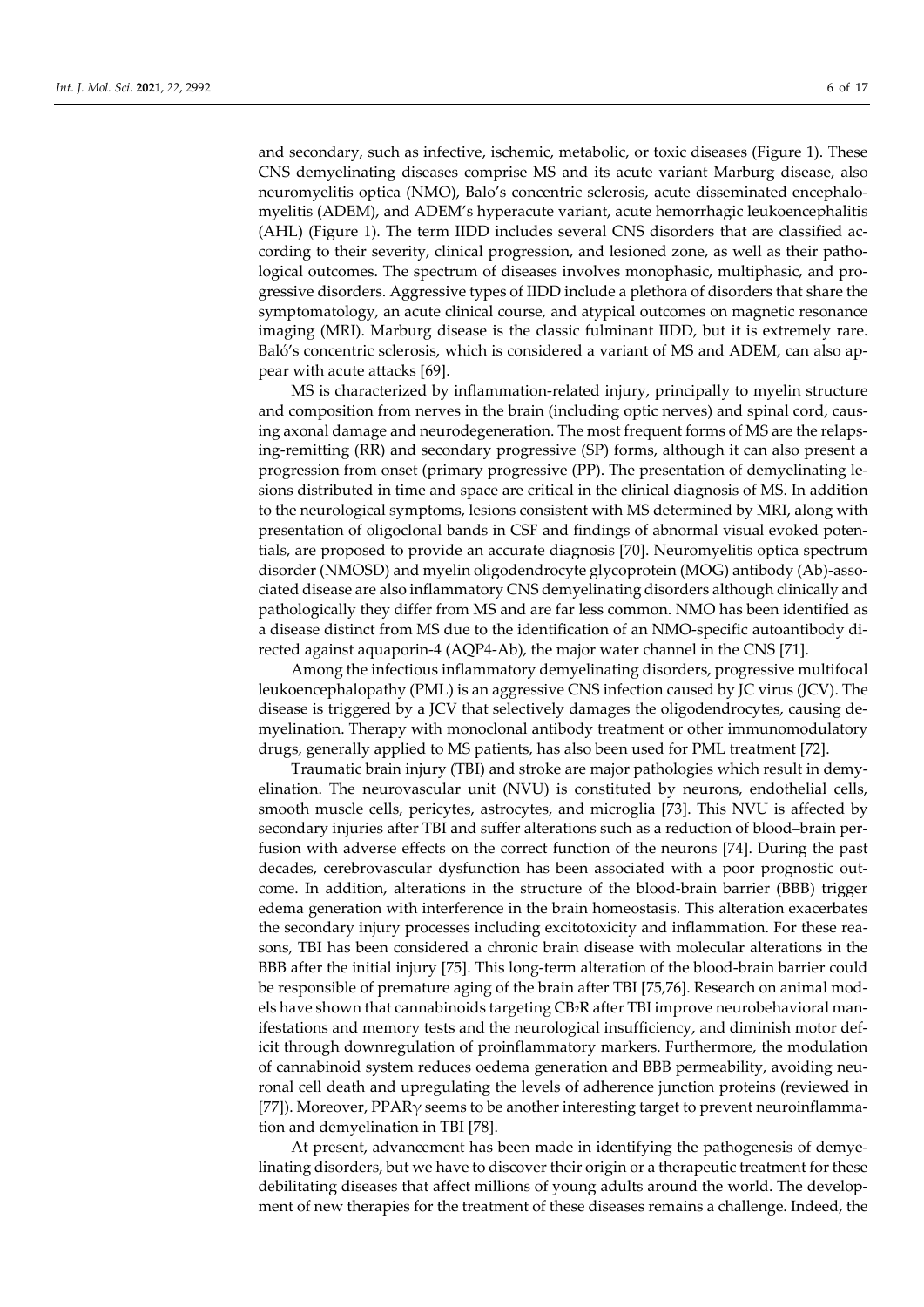support of the beneficial potential of cannabinoids, especially CBD, for the control of pathological events related to these diseases is increasing.

## **4. Cannabidiol and Demyelinating Diseases**

During the past decade, the therapeutic potential of cannabinoids for treating demyelinating diseases, specifically MS, has been well-studied. It is now established that CBD and various CBD-derivatives confer neuroprotective effects and attenuate the inflammatory process in several demyelinating animal models [19,20,25,79]. For instance, the impact of CBD has been determined in hypoxic-ischemic immature brain. CBD, at micromolar concentrations, reduces the levels of inflammatory markers such as interleukin-6 (IL-6), tumor necrosis factor-α (TNF-α), cyclooxygenase-2 (COX-2), and inducible nitric oxide synthase (iNOS), through activation of CB2R and A2A receptors [80,81]. Regarding A2A receptors, it has been described that CBD increases adenosine signaling inhibiting adenosine uptake [82].

Currently the search for new remyelinating therapies is focused principally on identifying the factors that promote repair of the myelin sheath. Demyelinating diseases share as a common feature the principal pathogenic process that targets the myelin sheath. This neuronal covering allows proper conduction of the nerve impulses. MS is characterized in particular by a decrease in the number of oligodendrocytes producing myelin in the CNS and by progressive axonal deterioration. As it occurs in most demyelinating diseases, damage of the myelin sheath triggers regeneration mechanisms, a process named remyelination. Oligodendrocytes responsible for production of mature myelin are derived during postnatal development from immature cells named oligodendrocyte progenitor cells (OPCs). OPCs stay in the adult brain and produce new mature oligodendrocytes when the myelin is injured. The beneficial role of CBD against injury to OPCs mediated by the immune system has been described. Indeed, cells treated with CBD present less oxidative stress avoiding the generation of reactive oxygen species. Furthermore, the treatment of OPC with CBD prevented apoptosis by mechanisms independent from CB1R, CB2R, TRPV1 or PPARγ receptors [13]. OPCs have remarkable metabolic conditions during development because they can differentiate to generate myelin segments, indicating they need a satisfactory blood supply. However, processes that coordinate myelination and angiogenesis must be better defined. It has been described that Hypoxia-Inducible Factor (HIF) is an important regulator of postnatal myelination. HIF-1 $\alpha$  activation may play a role in the inflammatory and the remitting phases of MS [83]. Moreover, activation of the HIF pathway may also be associated to neuronal protection and remyelination [84]. Thus, we have described that VCE-004.8, a synthetic aminoquinone derivative of cannabidiol, could be a potential drug to treat MS by regulating the immune response and supporting neuroprotection and axonal regeneration through activation of the hypoxia-inducible factor pathway. Furthermore, this novel synthetic cannabinoid, which also acts as a dual  $PPAR\gamma$  and CB<sub>2</sub>R agonist, presents potent anti-inflammatory activity [25].

Neonatal hypoxia-ischemia (HI), which causes myelination disorders and is related to cerebral palsy, presents a complex pathophysiology which includes oxidative stress, excitotoxicity, and severe inflammatory response [85,86]. Due to this altered environment, oligodendrocyte progenitors are particularly sensitive. Thus, OPC injury is increased in the brain, both in animal models and human newborns after HI damage [87] which eventually leads to hypomyelination [88]. The protective role of CBD after HI injury in newborn animals has been described in neuronal and glial cells [89].

MS, as well as other demyelinating diseases, presents many of the characteristics of autoimmune disorder with rupture of the BBB. The BBB is an extraordinary composition of endothelial cells, pericytes, which are enclosed and supported by astrocytes and perivascular macrophages. In pathological circumstances, peripheral lymphocytes are activated and infiltrate the CNS to trigger an immune response injuring myelin and axons. In an experimental model of MS, the Theiler's murine encephalomyelitis virus-induced demyelinating disease, it has been demonstrated that CBD ameliorates the symptomatology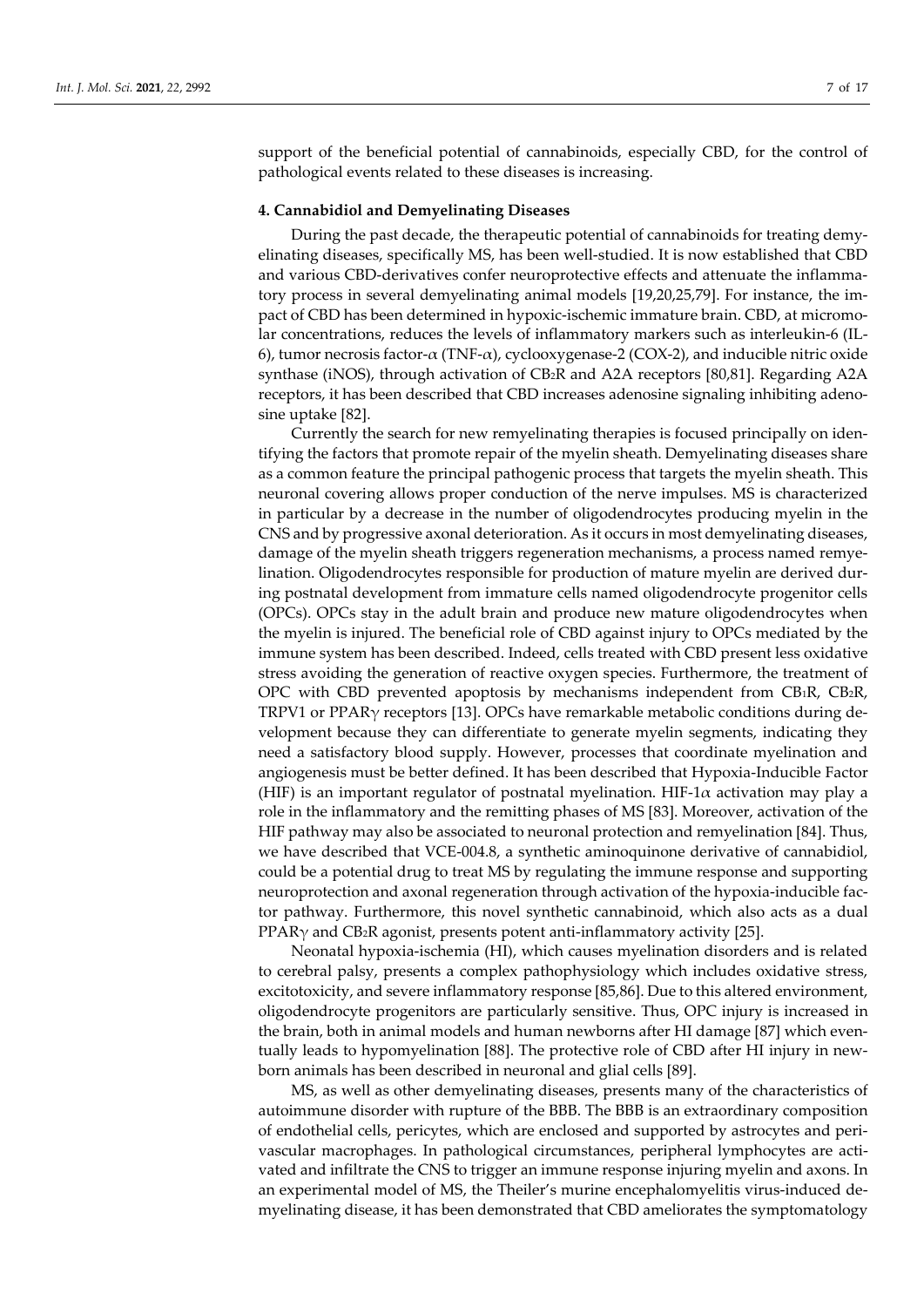of the disease. It has been shown that intraperitoneal treatment with CBD reduces the extravasation of leukocytes from the systemic circulation by downregulating the expression of several chemokines as well as by decreasing microglia activation [90]. Furthermore, the effect of CBD on BBB permeability has been determined by using human brain microvascular endothelial cells and human astrocyte co-cultures as a BBB model. In this model, CBD restored the BBB permeability produced by oxygen-glucose deprivation (OGD). Treatment was more efficient when it was administered prior to OGD, but positive results were detected up to two hours into reperfusion. The protective effect was dependent on PPAR $\gamma$  and relatively reduced by a 5-HT1A receptor antagonist but was independent of CB1R, CB2R, TRPV1 or Adenosine A2A receptors [91].

During the past few decades, our understanding about the loss of myelin after stroke and TBI has increased. Previous research on these pathologies highlighted changes in neuronal cells within the gray matter. Recently, several studies have shown the same importance of the white matter integrity in long-term recovery. Demyelination following brain injury causes long-term sensory, motor, and cognitive insufficiencies due to the adult brain's low capability to regenerate oligodendrocyte cells and the restoration of axonal myelin. New molecules that control the process of remyelination may offer novel therapies to restore white matter integrity and improve long-term neurological improvement in stroke and TBI patients. In addition, it has been shown that treatment with oral CBD oil restored behavioral dysfunctions and normalized the cortical biochemical changes associated with TBI. Therefore, CBD has been proposed as a pharmacological tool to improve neurological dysfunctions triggered by the trauma [92]. Furthermore, several studies have shown that short-term treatment with CBD in a mouse model of brain injury, such as bilateral common carotid artery occlusion (BCCAO), is capable of improving motor and cognitive disability by activating a complex mechanism related with an increase in hippocampal levels of brain-derived neurotrophic factor (BDNF) and microtubule-associated protein 2 (MAP-2) proteins, resulting in stimulation of neurogenesis. Because of these effects, the treatment with CBD ameliorated neuroinflammation and neuronal death in the hippocampal zone [9,93].

#### **5. Medicinal Chemistry of Synthetic and Natural Derivatives of Cannabidiol**

Of the over one hundred phytocannabinoids discovered in *Cannabis sativa*, seven have been categorized as CBD-type compounds, including CBD [94,95]. All of them present the same configuration as CBD. Among these natural analogs, cannabidiolic acid (CBDA) and cannabidivarinic acid (CBDVA-C3), which are C30-carboxylic derivatives, have been isolated. Moreover, cannabidiorcol (CBD-C1), cannabidiol-C4 and cannabidivarin (CBDV), which vary from CBD by the length of their C40-side chain, have been identified. Finally, cannabidiol monomethyl ether (CBDM), the C60-methoxy CBD analog, has also been isolated from the plant. Although these natural CBD derivatives present potential therapeutic benefits (Table 1), only a few pharmacological studies have been described [14–17].

Because of the favorable therapeutic benefits of CBD in a variety of diseases, synthetic CBD derivatives have also been taken into consideration by drug discovery projects, with the purpose of improving the potency, efficacy, and/or pharmacokinetic properties of this natural cannabinoid. To obtain new synthetic analogs, a series of structural modifications such as hydrogenation of CBD produced the dihydro and tetrahydrocannabidiol derivatives H2-CBD and H4-CBD [18]. These molecules have been attributed anti-inflammatory properties because of their effects on the generation of reactive oxygen species, nitric oxide, and tumor necrosis factor. Furthermore, the hydroxy-CBD enantiomers, named HU-446 and HU-465, have shown potential anti-inflammatory effects in a proinflammatory model of encephalitogenic T cells (Table 1). Specifically, both HU-446 and HU-465 prevented the production of IL-17, a crucial autoimmune cytokine, from MOG35-55-stimulated T(MOG) cells. These data indicated that both CBD derivatives have anti-inflammatory effects in autoimmune diseases [19].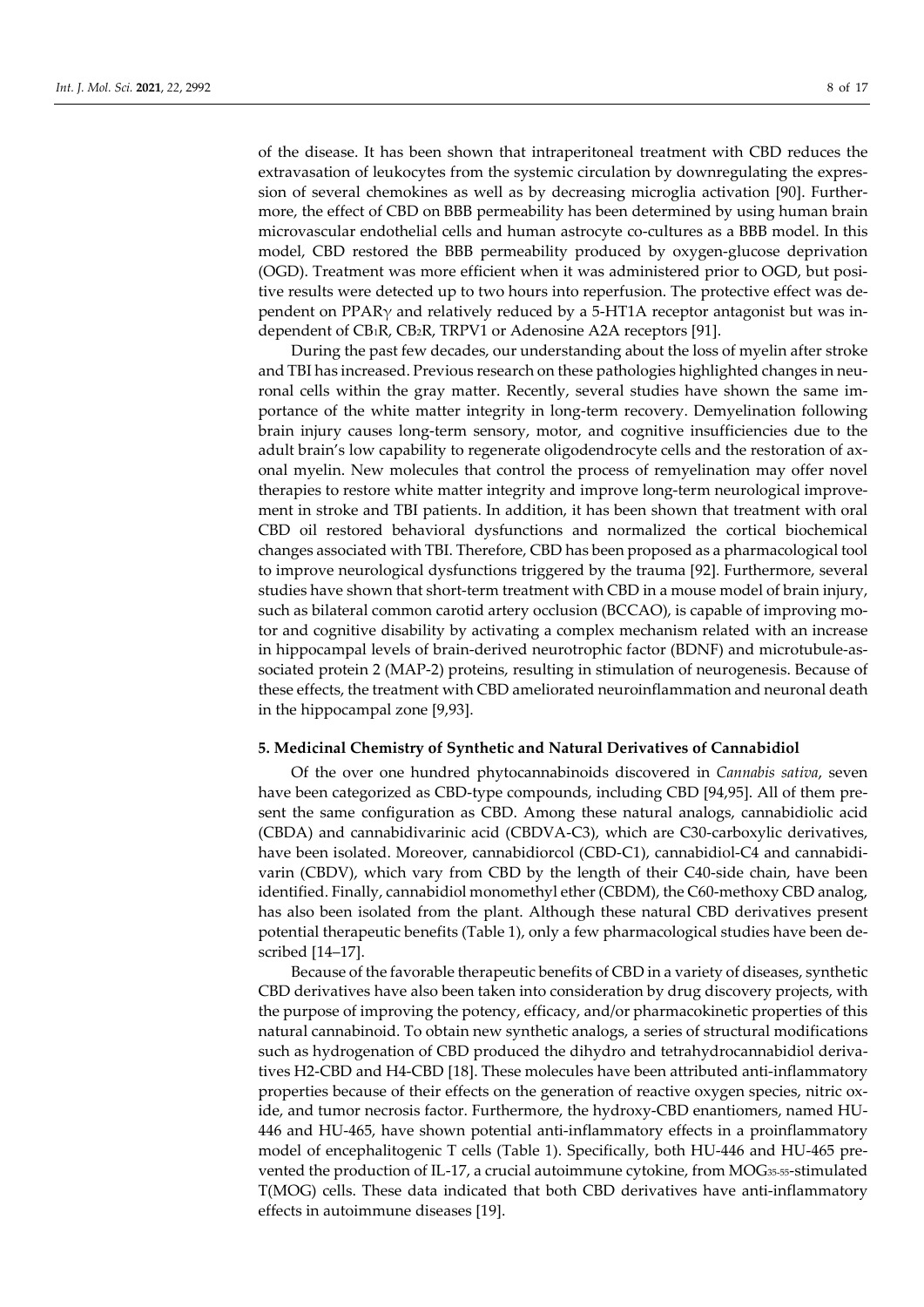The synthesis of dimethylheptyl (DMH) CBD derivatives such as DMH-CBD, HU-320 [21], and 7-OH-DMH-CBD have been described by Mechoulam and colleagues [96]. In the case of DMH-CBD, it was reported that this derivative abolishes the production of proinflammatory cytokines and prevents microglia reactivation by generating an adaptive cellular response, thus avoiding inflammation and oxidative injury (Table 1). In addition, DMH-CBD reduced the proliferation of pathogenic activated TMOG cells [20]. For such derivative, remarkable benefits such as anti-inflammatory, analgesic, neuroprotective or antitumor effects have been described, and it has been used as a pharmacological tool in many cannabinoid studies supporting the progress in this field [11].

Finally, other interesting modifications have consisted of changes in the C40-alkyl chain with the purpose of improving oral bioavailability, modifications of the resorcinol hydroxyl groups, thus generating new molecules (named HU-410, HU-427, and HU-432) that present anti-inflammatory activities as reported in the patent literature (Table 1) [22]. The development of new quinone derivatives of CBD has also been investigated.

The first quinone derivative of CBD, named HU331, was described by Mechoulam et al. by oxidation of CBD [97] and its antineoplastic activity was reported (Table 1) [23]. Quinone-based drugs causing anti-infective and antitumoral effects are frequently applied in clinical practice, but their use for chronic therapies is not recommended due to their reactivity and toxicity. HU-331 is a thiol-trapping compound that generates reactive oxygen species (ROS), affects the mitochondria transmembrane potential and causes cytotoxicity in primary and transformed cells in vitro [98].

We have generated a non-thiophilic and chemically stable derivative of a CBD aminoquinone (VCE-004.8) that acts as a dual agonist of  $PPAR<sub>V</sub>$  and CB<sub>2</sub>R. VCE-004.8 does not have affinity for the CB1R receptor and presents potent antifibrotic activity in vitro and in vivo (Table 1) [24]. Furthermore, we have described that VCE-004.8 also activates the HIF pathway. In fact, we have reported that VCE-004.8 stabilizes and activates HIF-1α and HIF-2α in human microvascular endothelial cells, oligodendrocytes, and microglia cells [25]. VCE-004.8 ameliorated neuroinflammation and prevented myelin loss in several murine models of MS, such as Experimental autoimmune encephalomyelitis (EAE) and Theiler´s virus-induced demyelinating disease [25]. Recently, we have reported that EHP-101, which is an oral lipidic formulation of VCE-004.8, also had efficacy in EAE and induced remyelination in two demyelination models induced by cuprizone. [28]. Hence, EHP-101 could be a promising cannabinoid-derived drug candidate for the treatment of different forms of MS. In addition, EHP-101 also demonstrated efficacy in a murine model of systemic sclerosis (SSc) [26,27]. EHP-101 is now under evaluation in a Phase II study in SSc patients (ClinicalTrials.gov: NCT04166552) and the initiation of a Phase II study in MS patients is underway.

## **6. Clinical Trials of Cannabidiol Focused on Demyelinating Disorders**

Currently, medicine may be focused on CBD as a new treatment for patients with reduced conventional options and medical professionals are often asked about CBD products by patients, family, and patient associations. Due to its minimal toxicity in humans, an interesting number of trials have been performed to determine the clinical efficacy of CBD in different pathologies. Numerous CBD formulations have been assessed in preclinical studies for various pharmaceutical properties, such as anti-nausea, anti-emetic, antitumor, anti-inflammatory, antidepressant, anti-psychotic, and anti-anxiolytic **[10–12,99]** benefits. Nevertheless, the variation in CBD quality, the type of drug formulations applied, and the minimal sample sizes compromise the development of these preclinical studies.

As we have previously indicated in this review, to date the FDA has approved three CBD- and Δ9-THC-based medicines. Dronabinol (Marinol, Syndros) which is a synthetic form of THC in an oily base, administered to stimulate appetite in AIDS patients and for the improvement of nausea and vomiting associated with cancer chemotherapy. Nabilone (Cesamet) is another Δ9−THC analog for the treatment of nausea in patients undergoing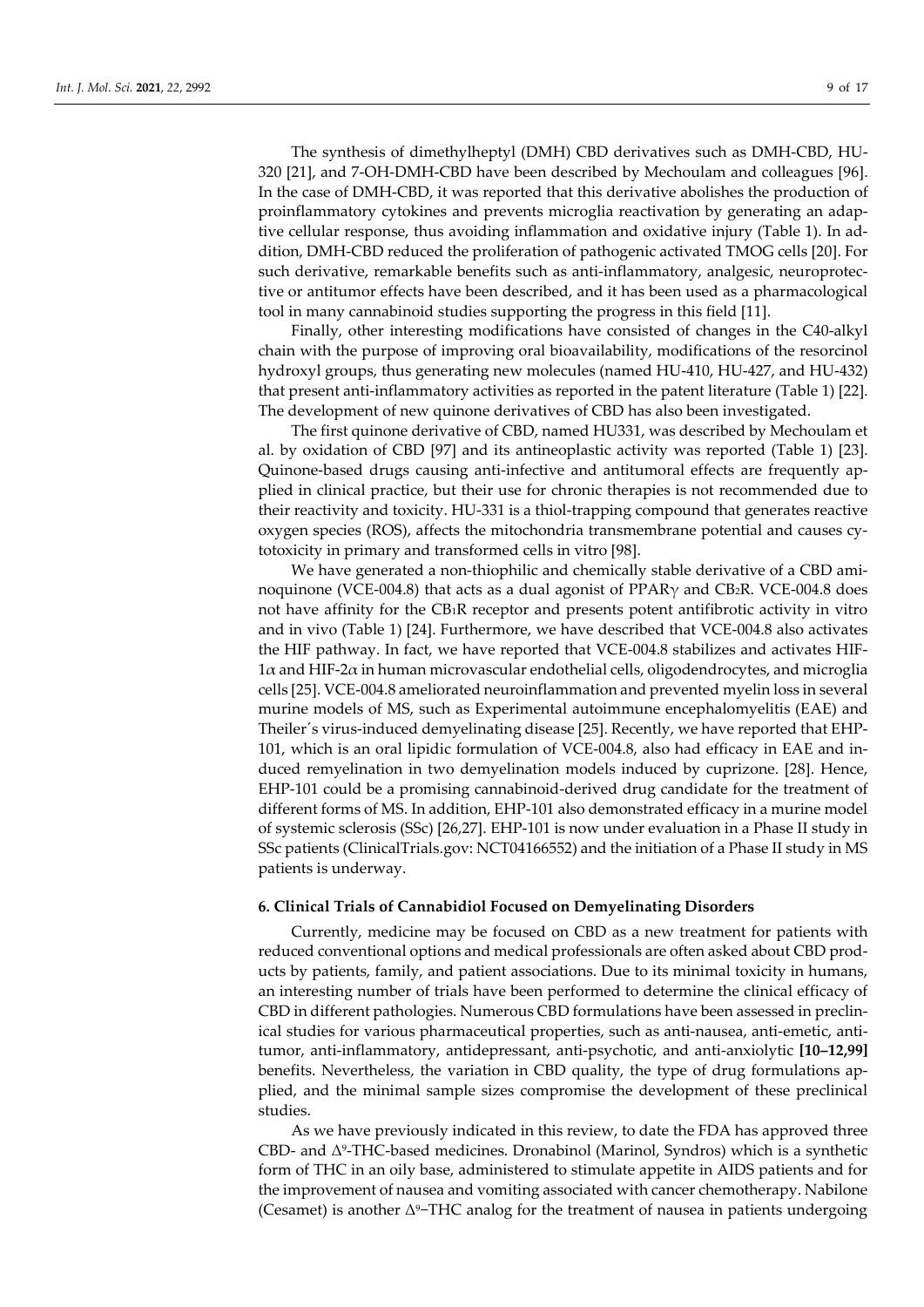chemotherapy. Cannabidiol oral solution (Epidiolex) is authorized in the USA as therapy of two severe rare childhood epilepsy disorders (Dravet syndrome and Lennox-Gastault syndrome). A fourth medication, nabiximols (Sativex), a combination of  $\Delta^9$ -THC and CBD, is sold legally in more than ten countries including Canada, Mexico, and parts of Europe, for the treatment of muscle spasticity and neuropathic pain in multiple sclerosis, and the FDA recently recognized an Investigational New Drug application for nabiximols. This aromatized water-ethanol oral-mucosal spray was created to offer a simple delivery system. Specifically, this method of dispensation allows rapid entry to the circulation through the oral mucosa with an extremely rapid plateau of plasma concentration, preventing the complications of the gastrointestinal route. Furthermore, it has been shown that co-administration of CBD to  $Δ^9$ -THC counteracts the undesirable effects of  $Δ^9$ -THC alone **[100]**.

Until now there are about 2,500 clinical trials focused on demyelinating disorders and among them only 30 studies have been related to the benefits of cannabis or cannabinoids. In fact, there are 19 clinical trials that address the effect of CBD in demyelinating disorders, specifically in MS. Medicinal cannabis has been researched as potential therapy for multiple sclerosis symptomatology, such as pain and spasticity **[101]**. During the first 10 years of initial MS diagnosis, up to 80 percent of patients are affected by moderate spasticity and the numbers of affected patients rises over time **[102,103]**. The study called "*The Cannabinoids for Treatment of Spasticity and Other Symptoms Related to Multiple Sclerosis (CAMS)*" was a major randomized trial that explored spasticity in more than 600 MS patients. This study did not observe changes in the Ashworth Spasticity Scale between either oral cannabis extract contrasted with placebo after 15 weeks. However, objective improvement in mobility and pain suggested cannabinoids might be clinically beneficial **[104]**.

Many studies have investigated the pharmacological properties of cannabinoids in demyelinating diseases such as MS. In fact, most of the trials have been executed using Sativex which is suggested as a second line therapy for spasticity in MS patients who do not respond to other anti-spasticity treatment and who experienced clinically remarkable improvement in symptoms associated to spasticity during the onset of the trial. Since the first reported study in 2003, when an initial controlled study determined that cannabis extracts could improve intractable neurogenic symptoms **[105,106]**, and during the last decade, several clinical trials have evaluated the efficacy of Sativex as a supplementary treatment for symptomatology recovery in patients with MS-related spasticity and neuropathic pain.

In 2010, a meta-analysis of the effectiveness and security of nabiximols on spasticity in 666 MS patients showed remarkable superior percentage of treated patients as responders and treated patients also reported remarkable improvements **[107]**. In the same year, a double-blind, randomized, placebo-controlled, parallel-group study of nabiximols was performed in subjects with symptoms of spasticity due to MS. This randomized controlled trial studied the treatment effects in 337 subjects for 15 weeks and no important improvement in the mean spasticity numerical rate scale (NRS) was observed in intent-to-treat (ITT) analysis but responder per protocol (PP) analyses confirmed that nabiximols treatment caused an important decrease in treatment-resistant spasticity, in patients with progressive MS and severe spasticity **[108]**. Later, Novotna et al*.*, published the results derived from a randomized, double-blind, placebo-controlled, parallel-group, enriched-design study of nabiximols, as add-on therapy, in MS subjects with refractory spasticity. In this trial, 241 randomized patients received treatment with nabiximols, as add-on therapy, in a single-blind manner for 28 days, after which those showing positive effects in spasticity of ≥ 20% progressed to 84-days randomized, placebo-controlled phase. ITT analysis showed an important significant variation positive for nabiximols treatment [109]. In 2014, the results derived from the first Phase III placebo-controlled study of the efficacy of the nabiximols to improve central neuropathic pain (CNP), which occurs in many MS patients, were published. More than 300 subjects were randomized to Phase A (167 received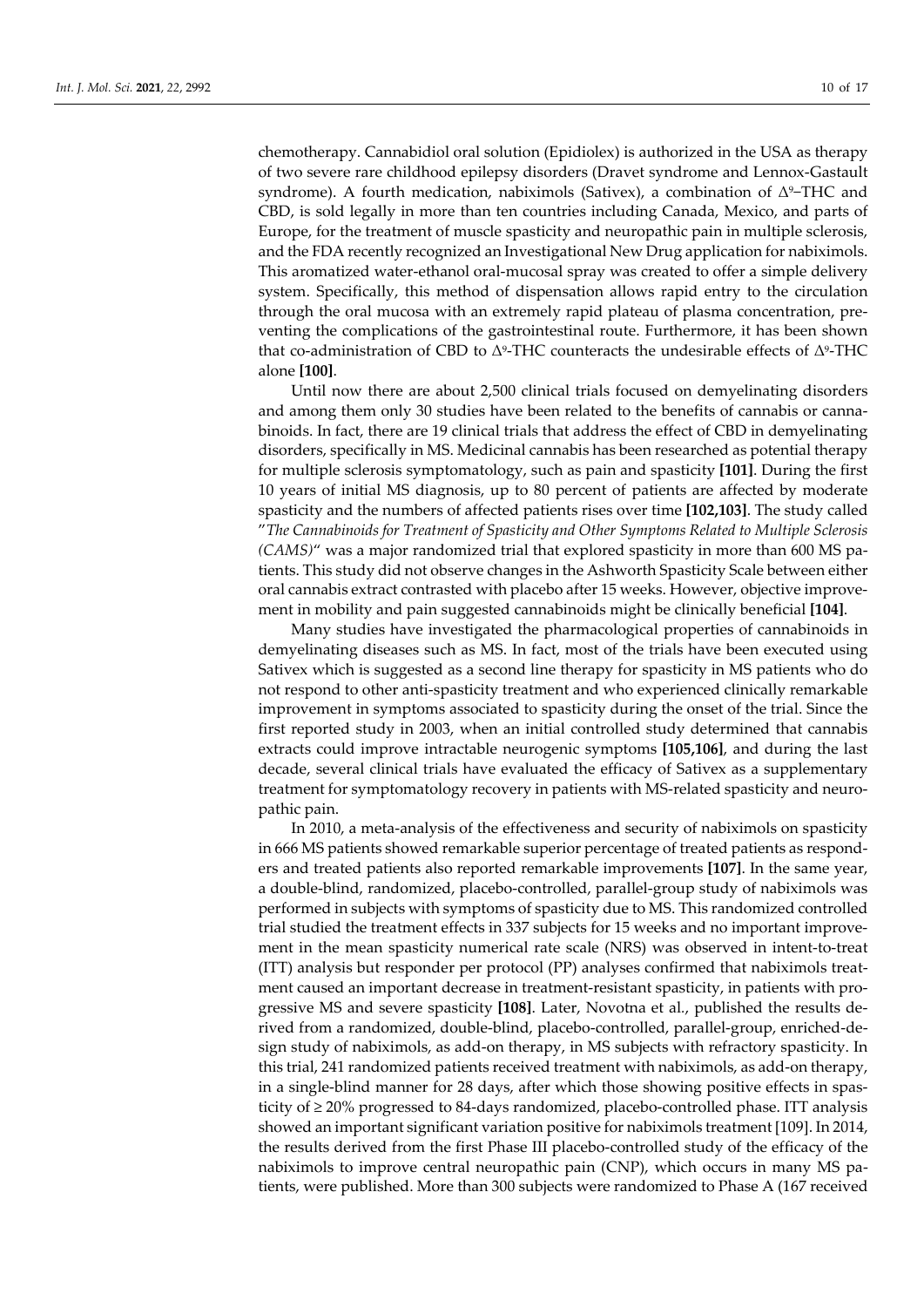nabaximols and 172 received placebo). Of those who finished Phase A, 58 started the randomized-withdrawal phase. The results of this research were ambiguous, with contradictory conclusions in the study [110]. In 2014, a multicenter, non-interventional study called MOVE-2 showed the effect of nabiximols in 276 patients [111]. After one month, nabiximols improved resistant MS spasticity (MSS) in 74.6% of patients. After three months, 55.3% of subjects had persisted to receive nabiximols and the mean NRS score had decreased by 25% from baseline. This study MOVE-2 was prolongated for 12 months and 52 patients were incorporated to the effectiveness analysis. The mean spasticity NRS reduced considerably from  $6.0 \pm 1.8$  at baseline to  $4.8 \pm 1.9$  after the first 30 days and remained on 4.5 ± 2.0 after 12 months [112]. These data confirmed the long-term efficacy and tolerability of nabiximols for the therapy of resistant MSS in clinical.

Recently, Marinelli et al. proposed a novel study to identify if nabiximols could be useful ameliorating spasticity in stroke and to investigate its tolerability and security by accurate cardiovascular monitoring. The study will recruit 50 patients with spasticity following stroke to be dosed with nabiximols in a double-blind placebo-controlled crossover study [113]. Finally, in 2019 the results derived from the study named SAVANT were published, evaluating the effects of nabiximols as add-on therapy versus optimized first line antispastics in resistant MS spasticity. In this double-blind, placebo-controlled randomized clinical trial of 191 patients who entered Phase A, 106 were randomized in Phase B to receive add-on nabiximols spray ( $n = 53$ ) or placebo ( $n = 53$ ). The percentage of clinically relevant responders after 12 weeks was significantly superior with nabiximols than placebo [114].

At present, data indicates that cannabidiol and some derivatives have a remarkable role in the modulation of myelinating processes, and it has been suggested as a promising approach in the treatment of demyelinating diseases. Although serious advances are being made in the development of new cannabidiol derivative drugs and therapeutic targets, the collaboration of researchers and pharmaceutical companies is needed to achieve successful outcomes.

**Author Contributions:** All authors have contributed, read, and agreed to the published version of the manuscript.

**Funding:** This review received no external funding.

**Institutional Review Board Statement:** Not applicable.

**Informed Consent Statement:** Not applicable.

**Data Availability Statement:** Not applicable.

**Conflicts of Interest:** The authors declare no conflict of interest.

# **Abbreviations**

| $2-AG$            | 2-arachidonoylglycerol                           |
|-------------------|--------------------------------------------------|
| <b>ADEM</b>       | Acute Disseminated Encephalomyelitis             |
| AEA               | Anandamide                                       |
| AHL               | Acute Hemorrhagic Leukoencephalitis              |
| <b>AIDS</b>       | Acquired Immunodeficiency Syndrome               |
| <b>BBB</b>        | Blood-Brain Barrier                              |
| <b>BCCAO</b>      | <b>Bilateral Common Carotid Artery Occlusion</b> |
| <b>BDNF</b>       | Brain-Derived Neurotrophic Factor                |
| CB <sub>1</sub> R | Cannabinoid receptor type 1                      |
| CB <sub>2</sub> R | Cannabinoid receptor type 2                      |
| <b>CBD</b>        | Cannabidiol                                      |
| <b>CBDA</b>       | Cannabidiolic Acid                               |
| <b>CBDM</b>       | Cannabidiol Monomethyl Ether                     |
| <b>CBDV</b>       | Cannabidivarin                                   |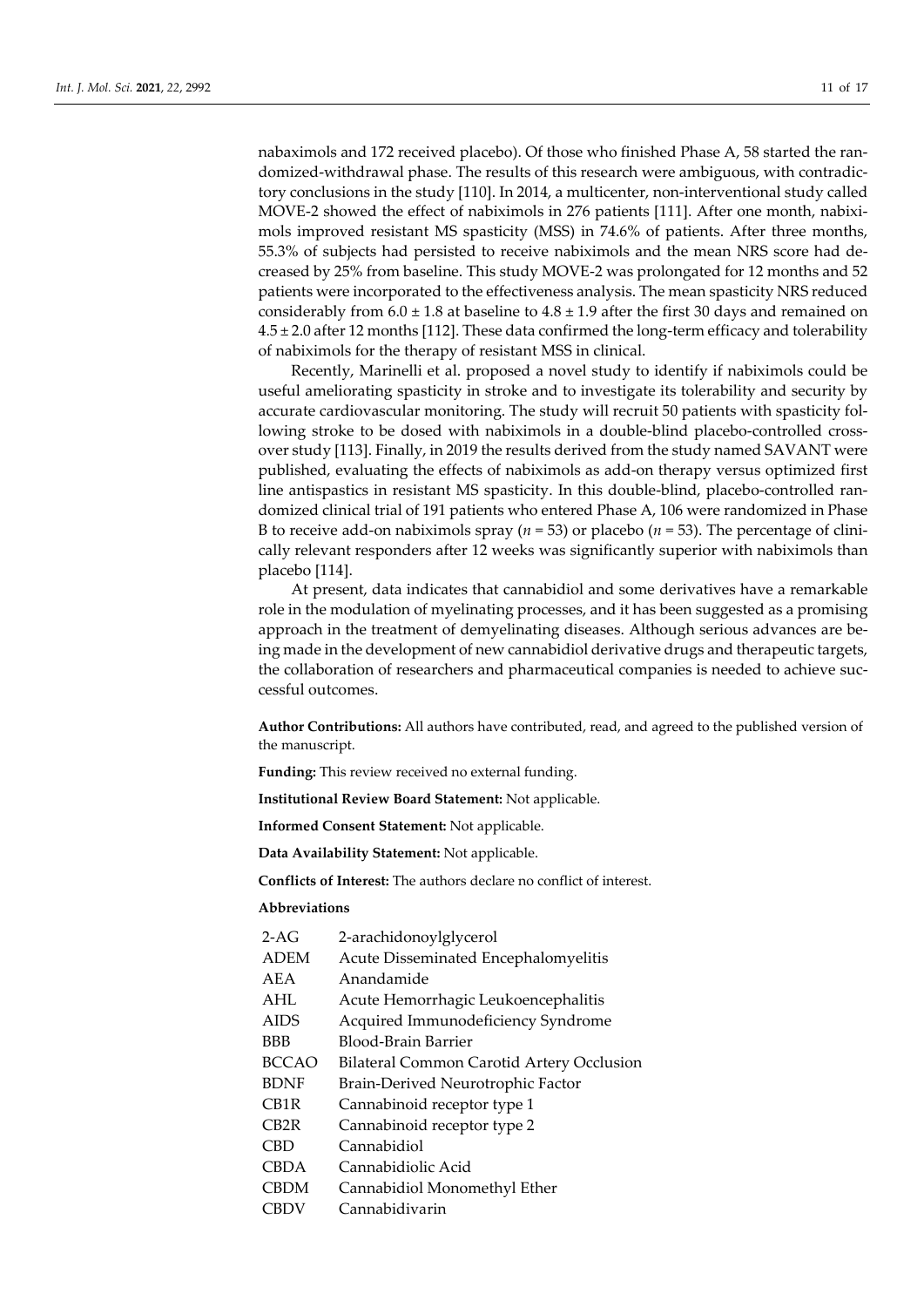| <b>CBDVA</b>      | Cannabidivarinic Acid                                            |
|-------------------|------------------------------------------------------------------|
| <b>CIDP</b>       | Chronic Inflammatory Demyelinating Polyradiculoneuropathy        |
| <b>CMT</b>        | Charcot Marie Tooth Disease                                      |
| CNP               | Central Neuropathic Pain                                         |
| <b>CNS</b>        | Central Nervous System                                           |
| $COX-2$           | Cyclooxygenase-2                                                 |
| CSF               | Cerebrospinal Fluid                                              |
| EAE               | Experimental Autoimmune Encephalomyelitis                        |
| eCBome            | Endocannabidiome                                                 |
| <b>ECS</b>        | Endocannabinoid System                                           |
| FAAH              | Fatty Acid Amide Hydrolase                                       |
| FDA.              | Food and Drug Administration                                     |
| GBS               | Guillain-Barre Syndrome                                          |
| <b>GPCR</b>       | G protein-coupled receptor                                       |
| GPR <sub>55</sub> | G protein-coupled receptor 55                                    |
| HI                | Hypoxia-Ischemia                                                 |
| HIF               | Hypoxia-Inducible Factor                                         |
| <b>IIDDs</b>      | Idiopathic Inflammatory-Demyelinating Diseases                   |
| $IL-6$            | Interleukin-6                                                    |
| iNOS              | Inducible Nitric Oxide Synthase                                  |
| MAG               | Anti-Myelin Associated Glycoprotein                              |
| MAGL              | Monoacylglycerol Lipase                                          |
| MAP-2             | Microtubule-Associated Protein 2                                 |
| <b>MOG</b>        | Myelin Oligodendrocyte Glycoprotein                              |
| MRI               | Magnetic Resonance Imaging                                       |
| MS                | Multiple Sclerosis                                               |
| NMO               | Neuromyelitis Optica                                             |
| <b>NMOSD</b>      | Neuromyelitis Optica Spectrum Disorder                           |
| <b>NRS</b>        | <b>Numerical Rate Scale</b>                                      |
| NVU               | Neurovascular Unit                                               |
| <b>OGD</b>        | Oxygen-Glucose Deprivation                                       |
| <b>OPCs</b>       | Oligodendrocyte Progenitor Cells                                 |
| PDD               | Peripheral Demyelinating Diseases                                |
| PML               | Progressive Multifocal Leukoencephalopathy                       |
| <b>PNS</b>        | Peripheral Nervous System                                        |
| <b>POEMS</b>      | Polyneuropathy, Organomegaly, Endocrinopathy, M protein and Skin |
|                   | changes Syndrome                                                 |
| ${\rm PP}$        | <b>Primary Progressive</b>                                       |
| $PPAR\gamma$      | Peroxisome Proliferator-Activated Receptor-Gamma                 |
| <b>ROS</b>        | Reactive Oxygen Species                                          |
| RR                | Relapsing-Remitting                                              |
| SC                | Schwann Cell                                                     |
| SP                | Secondary Progressive                                            |
| TBI               | Traumatic Brain Injury                                           |
| TNF- $\alpha$     | Tumor Necrosis Factor- $\alpha$                                  |
| TRPV1             | Transient Receptor Potential Cation Channel Subfamily V Member 1 |
| <b>VEGF</b>       | Vascular Endothelial Growth Factor                               |
| $\Delta$ 9-THC    | Δ9-tetrahydrocannabinol                                          |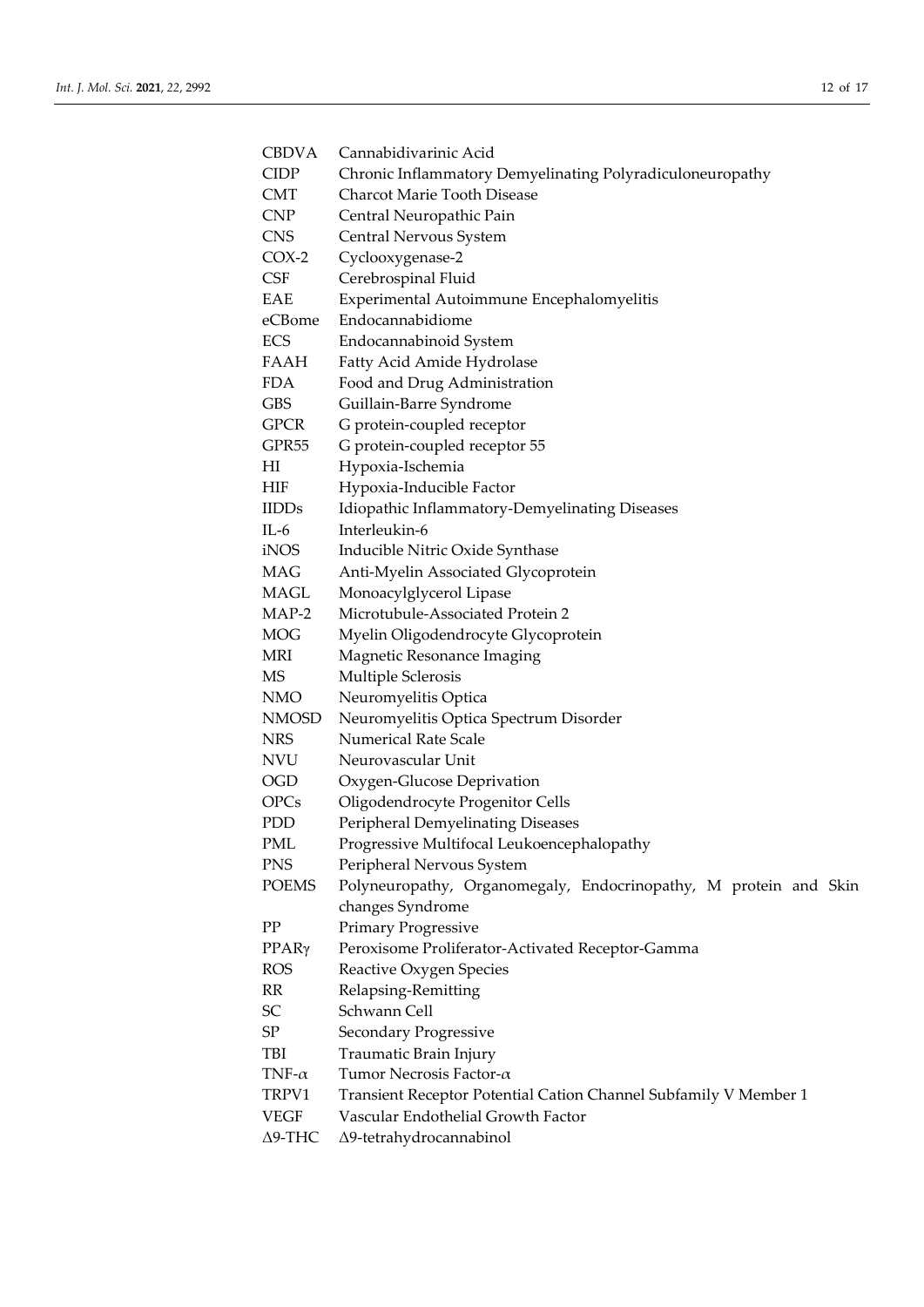## **References**

- 1. Hanuš, L.O.; Meyer, S.M.; Muñoz, E.; Taglialatela-Scafati, O.; Appendino, G. Phytocannabinoids: A unified critical inventory. *Nat. Prod. Rep.* **2016**, *33*, 1357–1392.
- 2. O'Shaughnessy, W.B. On the Preparations of the Indian Hemp, or Gunjah (*Cannabis indica*), Their Effects on the Animal System in Health, and Their Utility in the Treatment of Tetanus and Other Convulsive Diseases. *Br. Foreign Med. Rev.* **1840**, *10*, 225–228.
- 3. Mechoulam, R.; Shvo, Y. Hashish. I. The structure of cannabidiol. *Tetrahedron* **1963**, *19*, 2073–2078.
- 4. Gaoni, Y.; Mechoulam, R. Isolation and structure of DELTA+−tetrahydrocannabinol and other neutral cannabinoids from hashish. *J. Am. Chem. Soc.* **1971**, *93*, 217–224.
- 5. Mechoulam, R.; Gaoni, Y. The absolute configuration of δ1-tetrahydrocannabinol, the major active constituent of hashish. *Tetrahedron Lett.* **1967**, *12*, 1109–1111.
- 6. Borgelt, L.M.; Franson, K.L.; Nussbaum, A.M.; Wang, G.S. The pharmacologic and clinical effects of medical cannabis. *Pharmacotherapy* **2013**, *33*, 195–209.
- 7. Davis, M.P. Oral nabilone capsules in the treatment of chemotherapy-induced nausea and vomiting and pain. *Expert Opin. Investig. Drugs* **2008**, *17*, 85–95.
- 8. Li, H.; Liu, Y.; Tian, D.; Tian, L.; Ju, X.; Qi, L.; Wang, Y.; Liang, C. Overview of cannabidiol (CBD) and its analogues: Structures, biological activities, and neuroprotective mechanisms in epilepsy and Alzheimer's disease. *Eur. J. Med. Chem.* **2020**, *192*, 112163.
- 9. Mori, M.A.; Meyer, E.; Soares, L.M.; Milani, H.; Guimarães, F.S.; de Oliveira, R.M.W. Cannabidiol reduces neuroinflammation and promotes neuroplasticity and functional recovery after brain ischemia. *Prog. Neuro Psychopharmacol. Biol. Psychiatry* **2017**, *75*, 94–105.
- 10. García-Gutiérrez, M.S.; Navarrete, F.; Gasparyan, A.; Austrich-Olivares, A.; Sala, F.; Manzanares, J. Cannabidiol: A Potential New Alternative for the Treatment of Anxiety, Depression, and Psychotic Disorders. *Biomolecules* **2020**, *10*, 1575.
- 11. Burstein, S. Cannabidiol (CBD) and its analogs: A review of their effects on inflammation. *Bioorganic Med. Chem.* **2015**, *23*, 1377– 1385.
- 12. Kis, B.; Ifrim, F.C.; Buda, V.; Avram, S.; Pavel, I.Z.; Antal, D.; Paunescu, V.; Dehelean, C.A.; Ardelean, F.; Diaconeasa, Z.; et al. Cannabidiol—From Plant to Human Body: A Promising Bioactive Molecule with Multi-Target Effects in Cancer. *Int. J. Mol. Sci.* **2019**, *20*, 5905.
- 13. Mecha, M.; Torrao, A.S.; Mestre, L.; Carrillo-Salinas, F.J.; Mechoulam, R.; Guaza, C. Cannabidiol protects oligodendrocyte progenitor cells from inflammation-induced apoptosis by attenuating endoplasmic reticulum stress. *Cell Death Dis.* **2012**, *3*, e331.
- 14. Pellati, F.; Borgonetti, V.; Brighenti, V.; Biagi, M.; Benvenuti, S.; Corsi, L. Cannabis sativa L. and Nonpsychoactive Cannabinoids: Their Chemistry and Role against Oxidative Stress, Inflammation, and Cancer. *Biomed. Res. Int.* **2018**, *2018*, 1691428.
- 15. Anderson, L.L.; Low, I.K.; Banister, S.D.; McGregor, I.S.; Arnold, J.C. Pharmacokinetics of Phytocannabinoid Acids and Anticonvulsant Effect of Cannabidiolic Acid in a Mouse Model of Dravet Syndrome. *J. Nat. Prod.* **2019**, *82*, 3047–3055.
- 16. Zamberletti, E.; Gabaglio, M.; Woolley-Roberts, M.; Bingham, S.; Rubino, T.; Parolaro, D. Cannabidivarin Treatment Ameliorates Autism-Like Behaviors and Restores Hippocampal Endocannabinoid System and Glia Alterations Induced by Prenatal Valproic Acid Exposure in Rats. *Front. Cell. Neurosci.* **2019**, *13*, 367.
- 17. Morano, A.; Fanella, M.; Albini, M.; Cifelli, P.; Palma, E.; Giallonardo, A.T.; Di Bonaventura, C. Cannabinoids in the Treatment of Epilepsy: Current Status and Future Prospects. *Neuropsychiatr. Dis. Treat.* **2020**, *16*, 381–396.
- 18. Ben-Shabat, S.; Hanus, L.O.; Katzavian, G.; Gallily, R. New cannabidiol derivatives: Synthesis, binding to cannabinoid receptor, and evaluation of their antiinflammatory activity. *J. Med. Chem.* **2006**, *49*, 1113–1117.
- 19. Kozela, E.; Haj, C.; Hanus, L.; Chourasia, M.; Shurki, A.; Juknat, A.; Kaushansky, N.; Mechoulam, R.; Vogel, Z. HU-446 and HU-465, Derivatives of the Non-psychoactive Cannabinoid Cannabidiol, Decrease the Activation of Encephalitogenic T Cells. *Chem. Biol. Drug Des.* **2016**, *87*, 143–153.
- 20. Juknat, A.; Kozela, E.; Kaushansky, N.; Mechoulam, R.; Vogel, Z. Anti-inflammatory effects of the cannabidiol derivative dimethylheptyl-cannabidiol—Studies in BV-2 microglia and encephalitogenic T cells. *J. Basic Clin. Physiol Pharmcol.* **2016**, *27*, 289– 296.
- 21. Sumariwalla, P.F.; Gallily, R.; Tchilibon, S.; Fride, E.; Mechoulam, R.; Feldmann, M. A novel synthetic, nonpsychoactive cannabinoid acid (HU-320) with antiinflammatory properties in murine collagen-induced arthritis. *Arthritis Rheum.* **2004**, *50*, 985–998.
- 22. Mechoulam, R.; Kogan, N.; Gallily, R.; Breuer, A. Novel Cannabidiol Derivatives And Their Use As Anti-inflammatory Agents. WO 2008/107879 A1, 5 March 2008.
- 23. Kogan, N.M.; Rabinowitz, R.; Levi, P.; Gibson, D.; Sandor, P.; Schlesinger, M.; Mechoulam, R. Synthesis and antitumor activity of quinonoid derivatives of cannabinoids. *J. Med. Chem.* **2004**, *47*, 3800–3806.
- 24. Del Río, C.; Navarrete, C.; Collado, J.A.; Bellido, M.L.; Gómez-Cañas, M.; Pazos, M.R.; Fernández-Ruiz, J.; Pollastro, F.; Appendino, G.; Calzado, M.A.; et al. The cannabinoid quinol VCE-004.8 alleviates bleomycin-induced scleroderma and exerts potent antifibrotic effects through peroxisome proliferator-activated receptor-γ and CB2 pathways. *Sci. Rep.* **2016**, *6*, 21703.
- 25. Navarrete, C.; Carrillo-Salinas, F.; Palomares, B.; Mecha, M.; Jiménez-Jiménez, C.; Mestre, L.; Feliú, A.; Bellido, M.L.; Fiebich, B.L.; Appendino, G.; et al. Hypoxia mimetic activity of VCE-004.8, a cannabidiol quinone derivative: Implications for multiple sclerosis therapy. *J. Neuroinflamm.* **2018**, *15*, 64.
- 26. García-Martín, A.; Garrido-Rodríguez, M.; Navarrete, C.; Del Río, C.; Bellido, M.L.; Appendino, G.; Calzado, M.A.; Muñoz, E. EHP-101, an oral formulation of the cannabidiol aminoquinone VCE-004.8, alleviates bleomycin-induced skin and lung fibrosis. *Biochem Pharm.* **2018**, *157*, 304–313.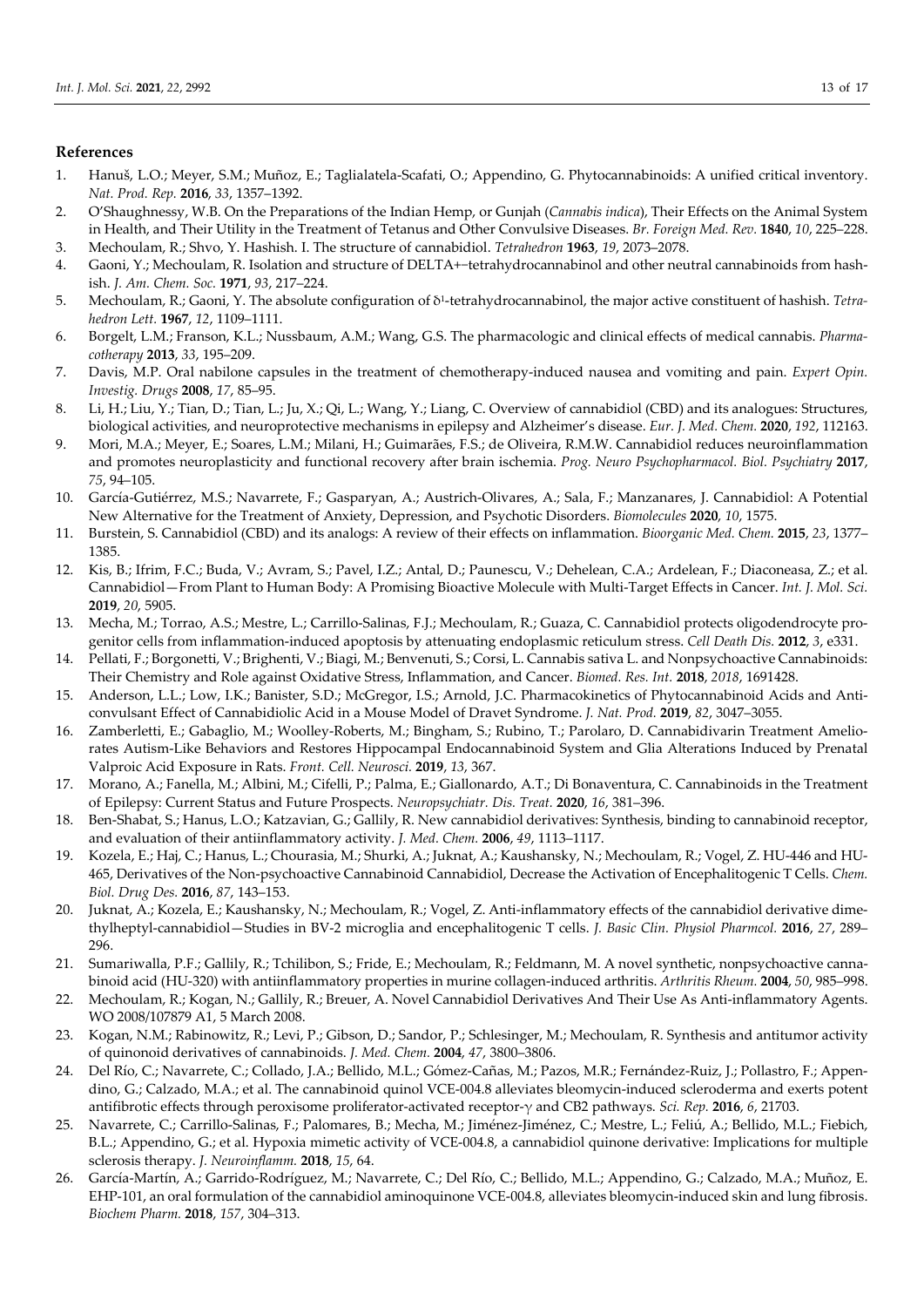- 27. García-Martín, A.; Garrido-Rodríguez, M.; Navarrete, C.; Caprioglio, D.; Palomares, B.; DeMesa, J.; Rollland, A.; Appendino, G.; Muñoz, E. Cannabinoid derivatives acting as dual PPARγ/CB2 agonists as therapeutic agents for systemic sclerosis. *Biochem. Pharmcol.* **2019**, *163*, 321–334.
- 28. Navarrete, C.; García-Martin, A.; Garrido-Rodríguez, M.; Mestre, L.; Feliú, A.; Guaza, C.; Calzado, M.A.; Muñoz, E. Effects of EHP-101 on inflammation and remyelination in murine models of Multiple sclerosis. *Neurobiol. Dis.* **2020**, *143*, 104994.
- 29. Di Marzo, V. Targeting the endocannabinoid system: To enhance or reduce? *Nat. Rev. Drug Discov.* **2008**, *7*, 438–455.
- 30. Pertwee, R.G. Cannabidiol as a potential medicine. In *Cannabinoids as Therapeutics, Milestones in Drug Therapy MDT*; Mechoulam, R., Eds.; Birkhäuser: Basel, Switzerland, 2005.
- 31. Laprairie, R.B.; Bagher, A.M.; Kelly, M.E.; Denovan-Wright, E.M. Cannabidiol is a negative allosteric modulator of the cannabinoid CB1 receptor. *Br. J. Pharm.* **2015**, *172*, 4790–4805.
- 32. Muller, C.; Morales, P.; Reggio, P.H. Cannabinoid Ligands Targeting TRP Channels. *Front. Mol. Neurosci.* **2018**, *11*, 487.
- 33. Ashton, J.C.; Glass, M. The cannabinoid CB2 receptor as a target for inflammation-dependent neurodegeneration. *Curr. Neuropharmacol.* **2007**, *5*, 73–80.
- 34. Thomas, A.; Baillie, G.L.; Phillips, A.M.; Razdan, R.K.; Ross, R.A.; Pertwee, R.G. Cannabidiol displays unexpectedly high potency as an antagonist of CB1 and CB2 receptor agonists in vitro. *Br. J. Pharmcol.* **2007**, *150*, 613–623.
- 35. Lunn, C.A.; Fine, J.S.; Rojas-Triana, A.; Jackson, J.V.; Fan, X.; Kung, T.T.; Gonsiorek, W.; Schwarz, M.A.; Lavey, B.; Kozlowski, J.A.; et al. A novel cannabinoid peripheral cannabinoid receptor-selective inverse agonist blocks leukocyte recruitment in vivo. *J. Pharmacol. Exp. Ther.* **2006**, *316*, 780–788.
- 36. O'Sullivan, S.E. An update on PPAR activation by cannabinoids. *Br. J. Pharmcol.* **2016**, *173*, 1899–1910.
- 37. De Gregorio, D.; McLaughlin, R.J.; Posa, L.; Ochoa-Sanchez, R.; Enns, J.; Lopez-Canul, M.; Aboud, M.; Maione, S.; Comai, S.; Gobbi, G. Cannabidiol modulates serotonergic transmission and reverses both allodynia and anxiety-like behavior in a model of neuropathic pain. *Pain* **2019**, *160*, 136–150.
- 38. Franco, R.; Villa, M.; Morales, P.; Reyes-Resina, I.; Gutierrez-Rodriguez, A.; Jimenez, J.; Jagerovic, N.; Martinez-Orgado, J.; Navarro, G. Increased expression of cannabinoid CB2 and serotonin 5-HT1A heteroreceptor complexes in a model of newborn hypoxic-ischemic brain damage. *Neuropharmacology* **2019**, *152*, 58–66.
- 39. Whalley, B.J.; Bazelot, M.; Rosenberg, E.; Tsien, R. A role of GPR55 in the antiepileptic properties of cannabidiol (CBD). *Neurology* **2018**, *90* (Suppl. 15), P2.277.
- 40. Lucas, C.J.; Galettis, P.; Schneider, J. The pharmacokinetics and the pharmacodynamics of cannabinoids. *Br. J. Clin. Pharmcol.* **2018**, *84*, 2477–2482.
- 41. Stetten, N.; Pomeranz, J.; Moorhouse, M.; Yurasek, A.; Blue, A.V. The level of evidence of medical marijuana use for treating disabilities: A scoping review. *Disabil. Rehabil.* **2020**, *42*, 1190–1201.
- 42. Mechoulam, R.; Shani, A.; Edery, H.; Grunfeld, Y. Chemical basis of hashish activity. *Science* **1970**, *169*, 611–612.
- 43. Mechoulam, R.; Gaoni, Y. A Total Synthesis of dl-Δ1-Tetrahydrocannabinol, the Active Constituent of Hashish. *J. Am. Chem. Soc.* **1965**, *87*, 3273–3275.
- 44. Devane, W.A.; Dysarz, F.A., III; Johnson, M.R.; Melvin, L.S.; Howlett, A.C. Determination and characterization of a cannabinoid receptor in rat brain. *Mol. Pharmcol.* **1988**, *34*, 605–613.
- 45. Munro, S.; Thomas, K.L.; Abu-Shaar, M. Molecular characterization of a peripheral receptor for cannabinoids. *Nature* **1993**, *365*, 61–65.
- 46. Cravatt, B.F.; Giang, D.K.; Mayfield, S.P.; Boger, D.L.; Lerner, R.A.; Gilula, N.B. Molecular characterization of an enzyme that degrades neuromodulatory fatty-acid amides. *Nature* **1996**, *384*, 83–87.
- 47. Dinh, T.P.; Freund, T.F.; Piomelli, D. A role for monoglyceride lipase in 2-arachidonoylglycerol inactivation. *Chem. Phys. Lipids* **2002**, *121*, 149–158.
- 48. Di Marzo, V. New approaches and challenges to targeting the endocannabinoid system. *Nat. Rev. Drug Discov.* **2018**, *17*, 623– 639.
- 49. Di Iorio, G.; Lupi, M.; Sarchione, F.; Matarazzo, I.; Santacroce, R.; Petruccelli, F.; Martinotti, G.; Di Giannantonio, M. The endocannabinoid system: A putative role in neurodegenerative diseases. *Int. J. High Risk Behav. Addict.* **2013**, *2*, 100–106.
- 50. Aymerich, M.S.; Aso, E.; Abellanas, M.A.; Tolon, R.M.; Ramos, J.A.; Ferrer, I.; Romero, J.; Fernandez-Ruiz, J. Cannabinoid pharmacology/therapeutics in chronic degenerative disorders affecting the central nervous system. *Biochem. Pharmcol.* **2018**, *157*, 67– 84.
- 51. Ilyasov, A.A.; Milligan, C.E.; Pharr, E.P.; Howlett, A.C. The Endocannabinoid System and Oligodendrocytes in Health and Disease. *Front. Neurosci.* **2018**, *12*, 733.
- 52. Di Marzo, V.; Silvestri, C. Lifestyle and Metabolic Syndrome: Contribution of the Endocannabinoidome. *Nutrients* **2019**, *11*, 1956.
- 53. Miron, V.E.; Kuhlmann, T.; Antel, J.P. Cells of the oligodendroglial lineage, myelination, and remyelination. *Biochim. Biophys. Acta* **2011**, *1812*, 184–193.
- 54. Muppirala, A.N.; Limbach, L.E.; Bradford, E.F.; Petersen, S.C. Schwann cell development: From neural crest to myelin sheath. *Wiley Interdiscip. Rev. Dev. Biol.* **2020**, e398.
- 55. Mehndiratta, M.M.; Gulati, N.S. Central and peripheral demyelination. *J. Neurosci. Rural Pract.* **2014**, *5*, 84–86.
- 56. Jessen, K.R.; Mirsky, R. The origin and development of glial cells in peripheral nerves. *Nat. Rev. Neurosci.* **2005**, *6*, 671–682.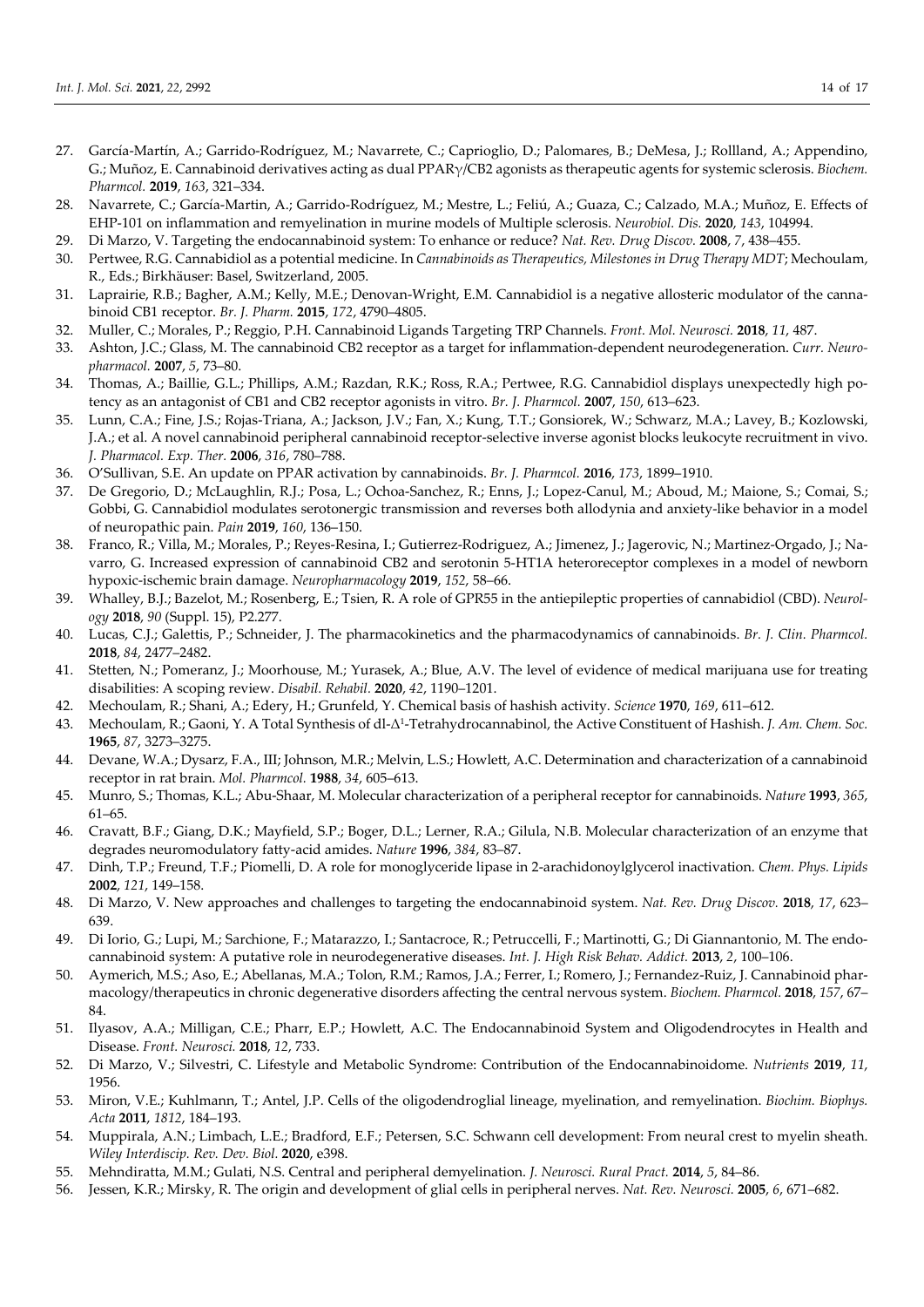- 57. Stassart, R.M.; Möbius, W.; Nave, K.A.; Edgar, J.M. The Axon-Myelin Unit in Development and Degenerative Disease. *Front. Neurosci.* **2018**, *12*, 467.
- 58. Love, S. Demyelinating diseases. *J. Clin. Pathol.* **2006**, *59*, 1151–1159.
- 59. Leonhard, S.E.; Mandarakas, M.R.; Gondim, F.A.A.; Bateman, K.; Ferreira, M.L.B.; Cornblath, D.R.; van Doorn, P.A.; Dourado, M.E.; Hughes, R.A.C.; Islam, B.; et al. Diagnosis and management of Guillain-Barré syndrome in ten steps. *Nat. Rev. Neurol.* **2019**, *15*, 671–683.
- 60. Orlikowski, D.; Porcher, R.; Sivadon-Tardy, V.; Quincampoix, J.-C.; Raphaël, J.-C.; Durand, M.-C.; Sharshar, T.; Roussi, J.; Caudie, C.; Annane, D.; et al. Guillain-Barré Syndrome following Primary Cytomegalovirus Infection: A Prospective Cohort Study. *Clin. Infect. Dis.* **2011**, *52*, 837–844.
- 61. Islam, B.; Islam, Z.; GeurtsvanKessel, C.H.; Jahan, I.; Endtz, H.P.; Mohammad, Q.D.; Jacobs, B.C. Guillain-Barré syndrome following varicella-zoster virus infection. *Eur. J. Clin. Microbiol. Infect. Dis. Off. Publ. Eur. Soc. Clin. Microbiol.* **2018**, *37*, 511–518.
- 62. Tam, C.C.; O'Brien, S.J.; Petersen, I.; Islam, A.; Hayward, A.; Rodrigues, L.C. Guillain-Barré syndrome and preceding infection with campylobacter, influenza and Epstein-Barr virus in the general practice research database. *PLoS ONE* **2007**, *2*, e344.
- 63. Dalakas, M.C. Guillain-Barré syndrome: The first documented COVID-19-triggered autoimmune neurologic disease: More to come with myositis in the offing. *Neurol. Neuroimmunol. Neuroinflamm.* **2020**, *7*, doi:10.1212/NXI.0000000000000781.
- 64. Aliu, B.; Demeestere, D.; Seydoux, E.; Boucraut, J.; Delmont, E.; Brodovitch, A.; Oberholzer, T.; Attarian, S.; Théaudin, M.; Tsouni, P.; et al. Selective inhibition of anti-MAG IgM autoantibody binding to myelin by an antigen-specific glycopolymer. *J. Neurochem.* **2020**, *154*, 486–501.
- 65. Bunschoten, C.; Jacobs, B.C.; Van den Bergh, P.Y.K.; Cornblath, D.R.; van Doorn, P.A. Progress in diagnosis and treatment of chronic inflammatory demyelinating polyradiculoneuropathy. *Lancet Neurol.* **2019**, *18*, 784–794.
- 66. Brown, R.; Ginsberg, L. POEMS syndrome: Clinical update. *J. Neurol.* **2019**, *266*, 268–277.
- 67. Morena, J.; Gupta, A.; Hoyle, J.C. Charcot-Marie-Tooth: From Molecules to Therapy. *Int. J. Mol. Sci.* **2019**, *20*, 3419.
- 68. Kamil, K.; Yazid, M.D.; Idrus, R.B.H.; Das, S.; Kumar, J. Peripheral Demyelinating Diseases: From Biology to Translational Medicine. *Front. Neurol.* **2019**, *10*, 87.
- 69. Cañellas, A.R.; Gols, A.R.; Izquierdo, J.R.; Subirana, M.T.; Gairin, X.M. Idiopathic inflammatory-demyelinating diseases of the central nervous system. *Neuroradiology* **2007**, *49*, 393–409.
- 70. Thompson, A.J.; Banwell, B.L.; Barkhof, F.; Carroll, W.M.; Coetzee, T.; Comi, G.; Correale, J.; Fazekas, F.; Filippi, M.; Freedman, M.S.; et al. Diagnosis of multiple sclerosis: 2017 revisions of the McDonald criteria. *Lancet Neurol.* **2018**, *17*, 162–173.
- 71. Rosenthal, J.F.; Hoffman, B.M.; Tyor, W.R. CNS inflammatory demyelinating disorders: MS, NMOSD and MOG antibody associated disease. *J. Investig. Med. Off. Publ. Am. Fed. Clin. Res.* **2020**, *68*, 321–330.
- 72. Cortese, I.; Reich, D.S.; Nath, A. Progressive multifocal leukoencephalopathy and the spectrum of JC virus-related disease. *Nat. Rev. Neurol.* **2021**, *17*, 37–51.
- 73. Bell, A.H.; Miller, S.L.; Castillo-Melendez, M.; Malhotra, A. The Neurovascular Unit: Effects of Brain Insults During the Perinatal Period. *Front. Neurosci.* **2020**, *13*, 1452.
- 74. Jang, H.; Huang, S.; Hammer, D.X.; Wang, L.; Rafi, H.; Ye, M.; Welle, C.G.; Fisher, J.A.N. Alterations in neurovascular coupling following acute traumatic brain injury. *Neurophotonics* **2017**, *4*, 045007.
- 75. Jullienne, A.; Obenaus, A.; Ichkova, A.; Savona-Baron, C.; Pearce, W.J.; Badaut, J. Chronic cerebrovascular dysfunction after traumatic brain injury. *J. Neurosci. Res.* **2016**, *94*, 609–622.
- 76. Pop, V.; Badaut, J. A neurovascular perspective for long-term changes after brain trauma. *Transl. Stroke Res.* **2011**, *2*, 533–545.
- 77. Calina, D.; Buga, A.M.; Mitroi, M.; Buha, A.; Caruntu, C.; Scheau, C.; Bouyahya, A.; El Omari, N.; El Menyiy, N.; Docea, A.O. The Treatment of Cognitive, Behavioural and Motor Impairments from Brain Injury and Neurodegenerative Diseases through Cannabinoid System Modulation—Evidence from In Vivo Studies. *J. Clin. Med.* **2020**, *9*, 2395.
- 78. Wen, L.; You, W.; Wang, H.; Meng, Y.; Feng, J.; Yang, X. Polarization of Microglia to the M2 Phenotype in a Peroxisome Proliferator-Activated Receptor Gamma—Dependent Manner Attenuates Axonal Injury Induced by Traumatic Brain Injury in Mice. *J. Neurotrauma* **2018**, *35*, 2330–2340.
- 79. Kozela, E.; Lev, N.; Kaushansky, N.; Eilam, R.; Rimmerman, N.; Levy, R.; Ben-Nun, A.; Juknat, A.; Vogel, Z. Cannabidiol inhibits pathogenic T cells, decreases spinal microglial activation and ameliorates multiple sclerosis-like disease in C57BL/6 mice. *Br. J. Pharmcol.* **2011**, *163*, 1507–1519.
- 80. Castillo, A.; Tolón, M.R.; Fernández-Ruiz, J.; Romero, J.; Martinez-Orgado, J. The neuroprotective effect of cannabidiol in an in vitro model of newborn hypoxic-ischemic brain damage in mice is mediated by CB<sub>2</sub> and adenosine receptors. *Neurobiol. Dis.* **2010**, *37*, 434–440.
- 81. Pazos, M.R.; Mohammed, N.; Lafuente, H.; Santos, M.; Martínez-Pinilla, E.; Moreno, E.; Valdizan, E.; Romero, J.; Pazos, A.; Franco, R.; et al. Mechanisms of cannabidiol neuroprotection in hypoxic-ischemic newborn pigs: Role of  $5HT<sub>1A</sub>$  and CB2 receptors. *Neuropharmacology* **2013**, *71*, 282–291.
- 82. Carrier, E.J.; Auchampach, J.A.; Hillard, C.J. Inhibition of an equilibrative nucleoside transporter by cannabidiol: A mechanism of cannabinoid immunosuppression. *Proc. Natl. Acad. Sci. USA* **2006**, *103*, 7895–7900.
- 83. Girolamo, F.; Coppola, C.; Ribatti, D.; Trojano, M. Angiogenesis in multiple sclerosis and experimental autoimmune encephalomyelitis. *Acta Neuropathol. Commun.* **2014**, *2*, 84.
- 84. Yao, S.Y.; Soutto, M.; Sriram, S. Preconditioning with cobalt chloride or desferrioxamine protects oligodendrocyte cell line (MO3.13) from tumor necrosis factor-α-mediated cell death. *J. Neurosci. Res.* **2008**, *86*, 2403–2413.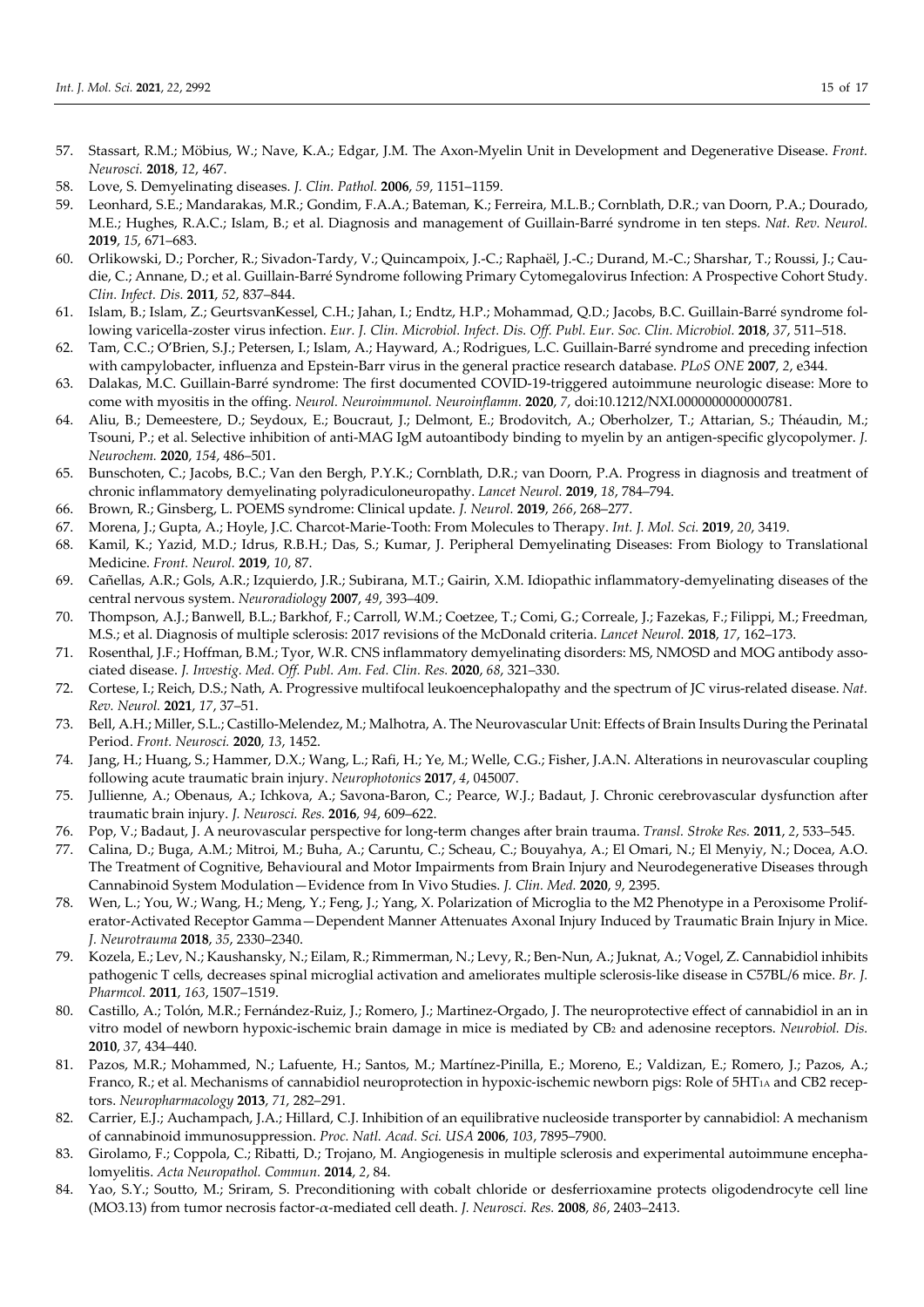- 85. Fatemi, A.; Wilson, M.A.; Johnston, M.V. Hypoxic-ischemic encephalopathy in the term infant. *Clin. Perinatol.* **2009**, *36*, 835–858, vii.
- 86. Hagberg, H.; Mallard, C.; Ferriero, D.M.; Vannucci, S.J.; Levison, S.W.; Vexler, Z.S.; Gressens, P. The role of inflammation in perinatal brain injury. *Nat. Rev. Neurol.* **2015**, *11*, 192–208.
- 87. Baldassarro, V.A.; Marchesini, A.; Giardino, L.; Calzà, L. Differential effects of glucose deprivation on the survival of fetal versus adult neural stem cells-derived oligodendrocyte precursor cells. *Glia* **2020**, *68*, 898–917.
- 88. Janowska, J.; Sypecka, J. Therapeutic Strategies for Leukodystrophic Disorders Resulting from Perinatal Asphyxia: Focus on Myelinating Oligodendrocytes. *Mol. Neurobiol.* **2018**, *55*, 4388–4402.
- 89. Ceprián, M.; Vargas, C.; García-Toscano, L.; Penna, F.; Jiménez-Sánchez, L.; Achicallende, S.; Elezgarai, I.; Grandes, P.; Hind, W.; Pazos, M.R.; et al. Cannabidiol Administration Prevents Hypoxia-Ischemia-Induced Hypomyelination in Newborn Rats. *Front. Pharmacol.* **2019**, *10*, 1131.
- 90. Mecha, M.; Feliú, A.; Iñigo, P.M.; Mestre, L.; Carrillo-Salinas, F.J.; Guaza, C. Cannabidiol provides long-lasting protection against the deleterious effects of inflammation in a viral model of multiple sclerosis: A role for A2A receptors. *Neurobiol. Dis.* **2013**, *59*, 141–150.
- 91. Hind, W.H.; England, T.J.; O'Sullivan, S.E. Cannabidiol protects an in vitro model of the blood-brain barrier from oxygenglucose deprivation via PPARγ and 5-HT1A receptors. *Br. J. Pharm.* **2016**, *173*, 815–825.
- 92. Belardo, C.; Iannotta, M.; Boccella, S.; Rubino, R.C.; Ricciardi, F.; Infantino, R.; Pieretti, G.; Stella, L.; Paino, S.; Marabese, I.; et al. Oral Cannabidiol Prevents Allodynia and Neurological Dysfunctions in a Mouse Model of Mild Traumatic Brain Injury. *Front. Pharmacol.* **2019**, *10*, 352.
- 93. Pazos, M.R.; Cinquina, V.; Gómez, A.; Layunta, R.; Santos, M.; Fernández-Ruiz, J.; Martínez-Orgado, J. Cannabidiol administration after hypoxia-ischemia to newborn rats reduces long-term brain injury and restores neurobehavioral function. *Neuropharmacology* **2012**, *63*, 776–783.
- 94. Elsohly, M.A.; Slade, D. Chemical constituents of marijuana: The complex mixture of natural cannabinoids. *Life Sci.* **2005**, *78*, 539–548.
- 95. Aizpurua-Olaizola, O.; Soydaner, U.; Öztürk, E.; Schibano, D.; Simsir, Y.; Navarro, P.; Etxebarria, N.; Usobiaga, A. Evolution of the Cannabinoid and Terpene Content during the Growth of Cannabis sativa Plants from Different Chemotypes. *J. Nat. Prod.* **2016**, *79*, 324–331.
- 96. Bisogno, T.; Hanus, L.; De Petrocellis, L.; Tchilibon, S.; Ponde, D.E.; Brandi, I.; Moriello, A.S.; Davis, J.B.; Mechoulam, R.; Di Marzo, V. Molecular targets for cannabidiol and its synthetic analogues: Effect on vanilloid VR1 receptors and on the cellular uptake and enzymatic hydrolysis of anandamide. *Br. J. Pharmcol.* **2001**, *134*, 845–852.
- 97. Mechoulam, R.; Ben-Zvi, Z.; Gaoni, Y. Hashish-13. On the nature of the Beam test. *Tetrahedron* **1968**, *24*, 5615–5624.
- 98. Wu, H.Y.; Jan, T.R. Cannabidiol hydroxyquinone-induced apoptosis of splenocytes is mediated predominantly by thiol depletion. *Toxicol. Lett.* **2010**, *195*, 68–74.
- 99. Rock, E.M.; Sullivan, M.T.; Collins, S.A.; Goodman, H.; Limebeer, C.L.; Mechoulam, R.; Parker, L.A. Evaluation of repeated or acute treatment with cannabidiol (CBD), cannabidiolic acid (CBDA) or CBDA methyl ester (HU-580) on nausea and/or vomiting in rats and shrews. *Psychopharmacology* **2020**, *237*, 2621–2631.
- 100. Perez, J. Combined cannabinoid therapy via an oromucosal spray. *Drugs Today* **2006**, *42*, 495–503.
- 101. Rice, J.; Cameron, M. Cannabinoids for Treatment of MS Symptoms: State of the Evidence. Curr. Neurol. Neurosci. Rep. 2018, 18, 50.
- 102. Patejdl, R.; Zettl, U.K. Spasticity in multiple sclerosis: Contribution of inflammation, autoimmune mediated neuronal damage and therapeutic interventions. *Autoimmun. Rev.* **2017**, *16*, 925–936.
- 103. Flachenecker, P.; Henze, T.; Zettl, U.K. Spasticity in patients with multiple sclerosis—Clinical characteristics, treatment and quality of life. *Acta Neurol. Scand.* **2014**, *129*, 154–162.
- 104. Zajicek, J.; Fox, P.; Sanders, H.; Wright, D.; Vickery, J.; Nunn, A.; Thompson, A. Cannabinoids for treatment of spasticity and other symptoms related to multiple sclerosis (CAMS study): Multicentre randomised placebo-controlled trial. *Lancet* **2003**, *362*, 1517–1526.
- 105. Cannabis-based medicines—GW pharmaceuticals: High CBD, high THC, medicinal cannabis—GW pharmaceuticals, THC:CBD. *Drugs RD* **2003**, *4*, 306–309.
- 106. Wade, D.T.; Robson, P.; House, H.; Makela, P.; Aram, J. A preliminary controlled study to determine whether whole-plant cannabis extracts can improve intractable neurogenic symptoms. *Clin. Rehabil.* **2003**, *17*, 21–29.
- 107. Wade, D.T.; Collin, C.; Stott, C.; Duncombe, P. Meta-analysis of the efficacy and safety of Sativex (nabiximols), on spasticity in people with multiple sclerosis. *Mult. Scler. J.* **2010**, *16*, 707–714.
- 108. Collin, C.; Ehler, E.; Waberzinek, G.; Alsindi, Z.; Davies, P.; Powell, K.; Notcutt, W.; O'Leary, C.; Ratcliffe, S.; Nováková, I.; et al. A double-blind, randomized, placebo-controlled, parallel-group study of Sativex, in subjects with symptoms of spasticity due to multiple sclerosis. *Neurol. Res.* **2010**, *32*, 451–459.
- 109. Novotna, A.; Mares, J.; Ratcliffe, S.; Novakova, I.; Vachova, M.; Zapletalova, O.; Gasperini, C.; Pozzilli, C.; Cefaro, L.; Comi, G.; et al. A randomized, double-blind, placebo-controlled, parallel-group, enriched-design study of nabiximols\* (Sativex®), as addon therapy, in subjects with refractory spasticity caused by multiple sclerosis. *Eur. J. Neurol.* **2011**, *18*, 1122–1131.